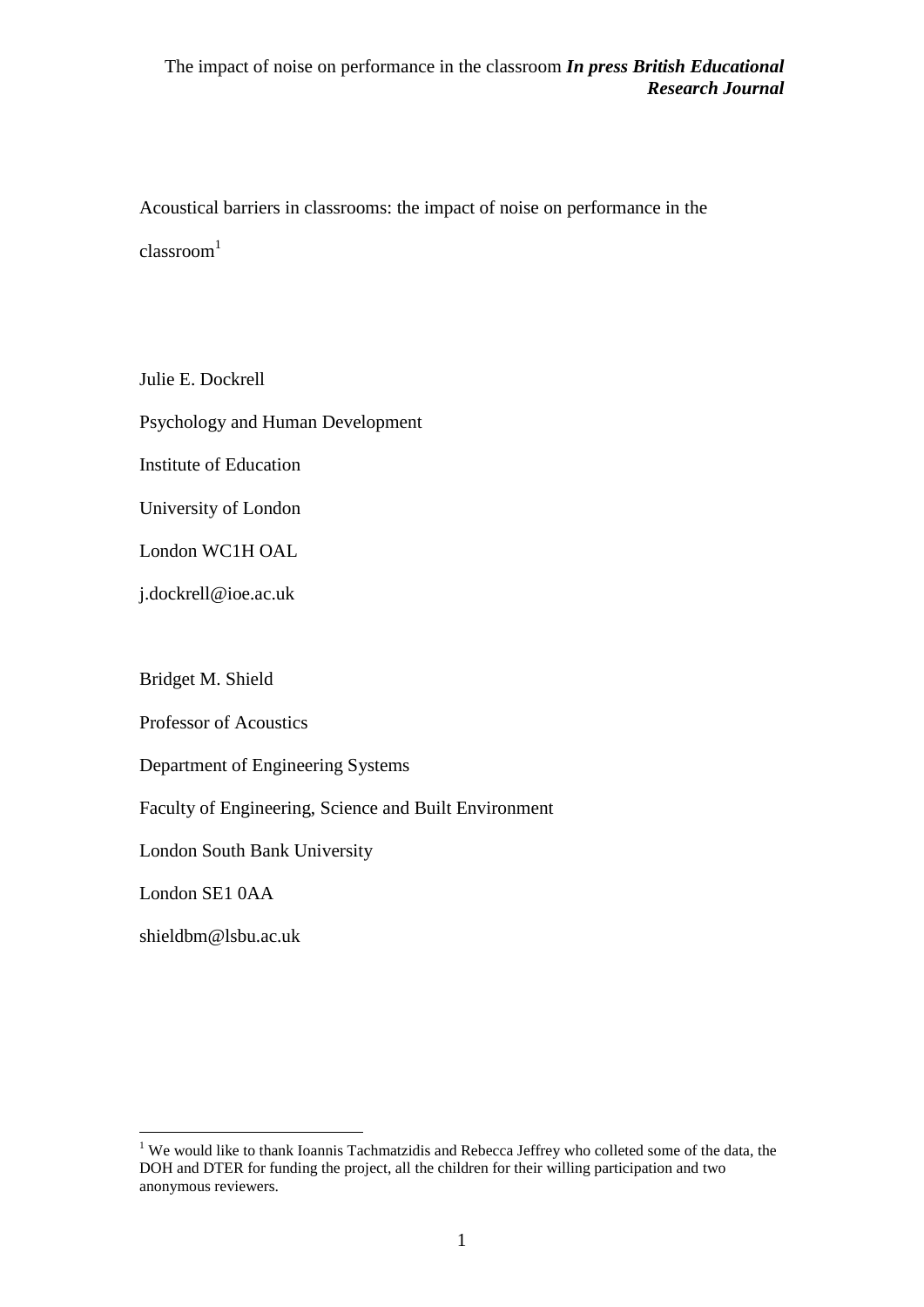## **Abstract**

There is general concern about the levels of noise that children are exposed to in classroom situations. We report the results of a study that explores the effects of typical classroom noise on the performance of primary school children on a series of literacy and speed tasks. One hundred and fifty eight children in six Year 3 classes participated in the study. Classes were randomly assigned to one of three noise conditions. Two noise conditions were chosen to reflect levels of exposure experienced in urban classrooms (Shield & Dockrell, 2004): noise by children alone, that is classroom–*babble*, and *babble* plus environmental noise, *babble and environmental*. Performance in these conditions was compared with performance under typical quiet classroom conditions or *base*. All analyses controlled for ability. A differential negative effect of noise source on type of task was observed. Children in the *babble and environmental* noise performed significantly worse than those in the *base* and *babble* conditions on speed of processing tasks. In contrast, performance on the verbal tasks was significantly worse only in the *babble* condition. Children with special educational needs were differentially negatively affected in the *babble* condition. The processes underlying these effects are considered and the implications of the results for children's attainments and classroom noise levels are explored.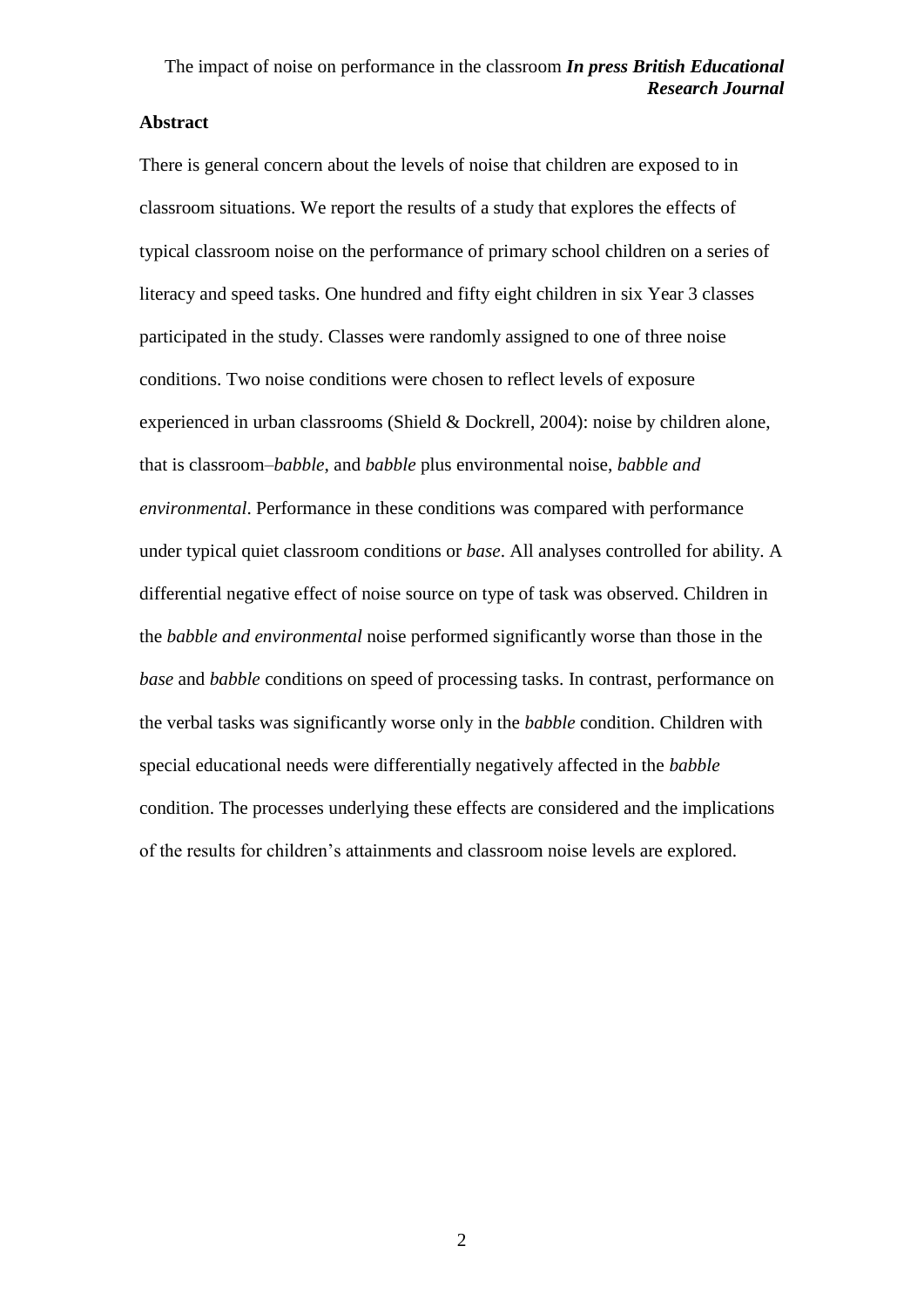### **Introduction**

The ways in which classroom acoustics can impact on children's learning and attainments has been relatively neglected in educational circles. Yet there is increasing evidence that poor classroom acoustics can create a negative learning environment for many students (Shield & Dockrell, 2003), especially those with hearing impairments (Nelson & Soli, 2000), learning difficulties (Bradlow *et al.,*  2003) or where English is an additional language (Mayo *et al.,* 1997). Moreover, excessive noise in the classroom can serve as a distraction and annoyance for teachers and pupils alike (Dockrell & Shield, 2004). To address these concerns many countries have recently introduced or revised legislation and guidelines relating to the acoustics of schools, for example 'Building Bulletin 93: Acoustic Design of Schools' in the UK (DfES, 2003) and ANSI standard S12.60 'Acoustical Performance Criteria, Design Requirements and Guidelines for Schools' (ANSI, 2002) in the USA. The purpose of such guidelines is to improve the teaching and learning conditions for pupils and teachers in schools. In this paper we explore the effects of typical classroom noise on the performance of primary school children on a series of literacy and speed of processing tasks. Noise conditions were chosen to reflect levels and sources of exposure experienced in urban classrooms (Shield & Dockrell, 2004). Performance under the different conditions is analysed and separate analyses consider the differential effect, if any, for children with English as an additional language and for children with Special Educational Needs.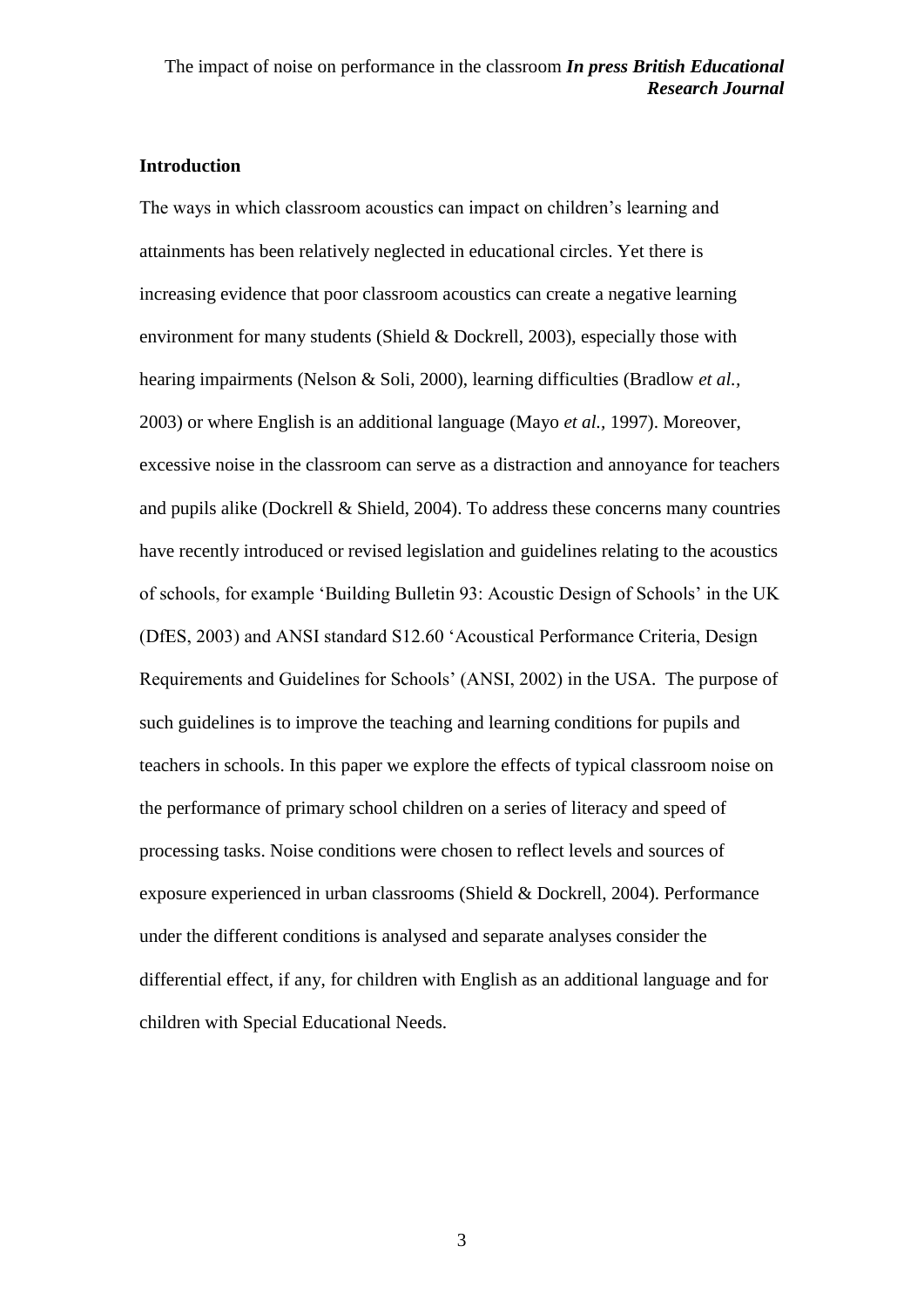### *Acoustic design of classrooms*

There are two main aspects to the acoustical environment of classrooms: noise and reverberation. Noise inside a classroom may be due to a number of factors, for example noise from outside, noise from building services (heating, lighting, ventilation systems), noise of teaching aids (overhead projector, computers) and noise from the children themselves. The quality and intelligibility of speech in a classroom depends both on the level of noise and on the amount of reflected sound. Sound is reflected off all surfaces in the room including walls, ceiling, floor, tables and whiteboards. The harder or more reflective the surface, the greater the amount of sound that is reflected back into the room. The reflections 'bounce' around the room being repeatedly reflected until all the sound energy is dissipated. Too much reflected sound degrades the quality of speech by increasing the noise level and masking speech. The amount of reflection is quantified by the 'reverberation time' of the room, which is the time in seconds that it takes for a sound to decay by 60 dB, in effect the time it takes for a sound to become inaudible. For speech the reverberation time should be short, of the order of 0.4 to 0.8 seconds for classrooms, whereas for music longer times of around 2 seconds are desirable. The reverberation time can be reduced by increasing the amount of acoustic absorption in the room, for example by installing acoustic ceiling tiles, carpet or curtains. Speech intelligibility is also related to the signal to noise (S/N) ratio, which is the difference between the signal (in this case, speech) and background noise in a room.

### *Noise in schools*

Two different sources of noise can influence the acoustic environment of the classroom: environmental noise and noise generated by the children themselves. The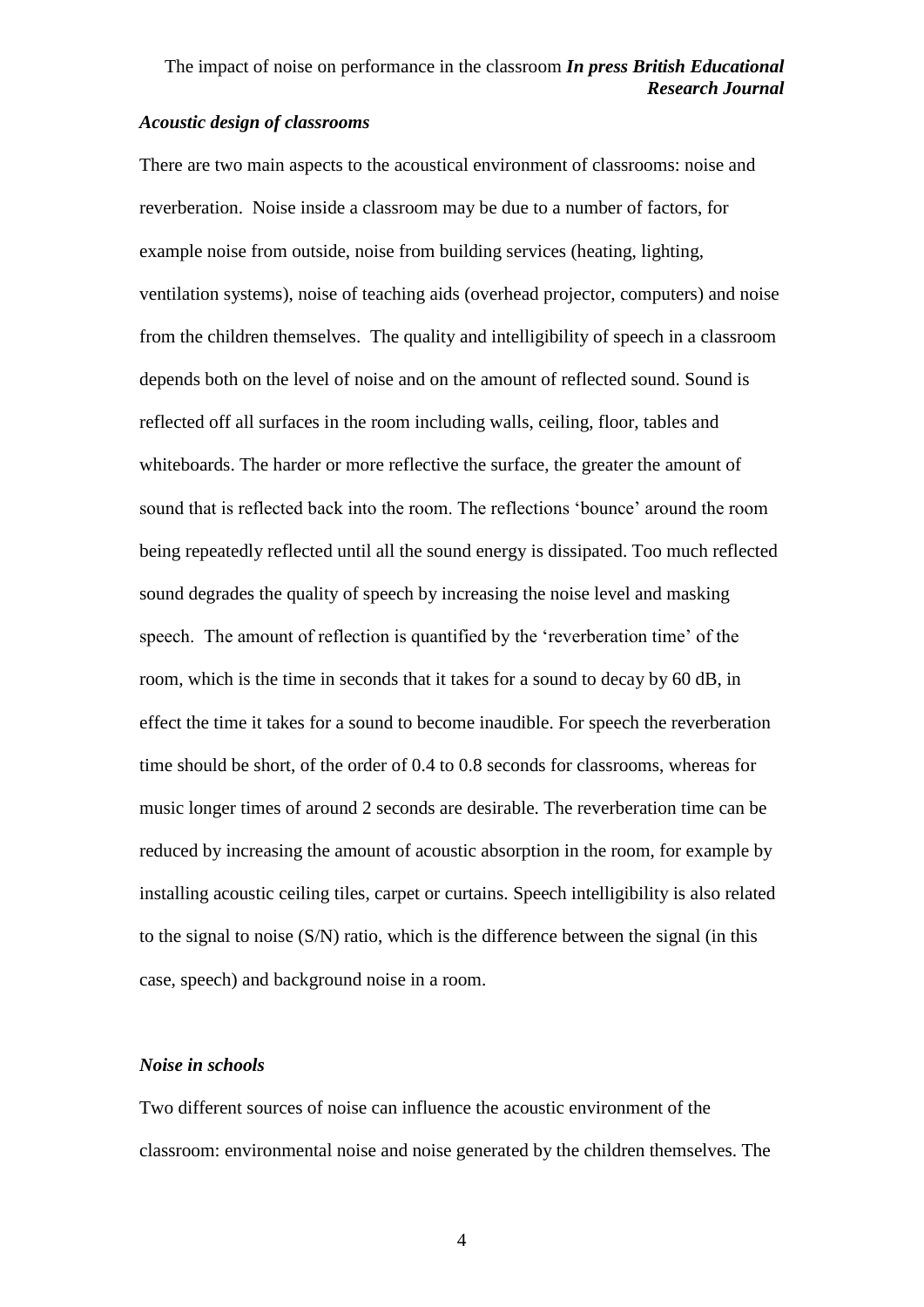predominant external noise source, particularly in urban areas, is likely to be road traffic (BRE, 2002; Shield & Dockrell, 2002) although both aircraft noise and railway noise can affect schools in specific locations.

Noise is measured in decibels (dB). The decibel is a logarithmic unit which means that a doubling of sound energy, caused for example by doubling the number of speakers in a room, results in an increase in noise level of 3 dB. Environmental noise is usually measured using the A weighted decibel, dB (A), which approximates to the response of the human ear to sound. Some examples of typical noise levels are: leaves rustling 10 dB (A); refrigerator humming 40 dB (A); washing machine 70 dB (A); football crowd 110 dB (A). Subjectively, an increase in noise level of 10 dB (A) corresponds roughly to a doubling of loudness.

Many guidelines for environmental and building acoustics, such as the recently published DfES guidelines on school acoustics Building Bulletin 93: Acoustic Design of Schools (DfES, 2003), express noise levels in terms of the 'equivalent continuous sound level',  $L_{\text{Aeg}}$ . The  $L_{\text{Aeg}}$  is the level in dB (A) averaged over a time period T. The maximum level in  $\text{dB}(A)$ , which occurs during a time period T, is denoted by  $L_{\text{Amax T}}$ . In a noise survey of schools carried out by the authors (Shield & Dockrell, 2004), external levels were measured over 5 minute periods outside 142 schools to give LAeq,5min and LAmax,5min. Internal LAeq levels were measured in 140 classrooms.

Studies have shown a wide range of noise levels in classrooms (Airey, 1998; Celik & Karabiber, 2000; Hay, 1995; Hodgson, 1994; Mackenzie, 2000, Moodley, 1989, Shield & Dockrell, 2004). In a survey of seven primary school classrooms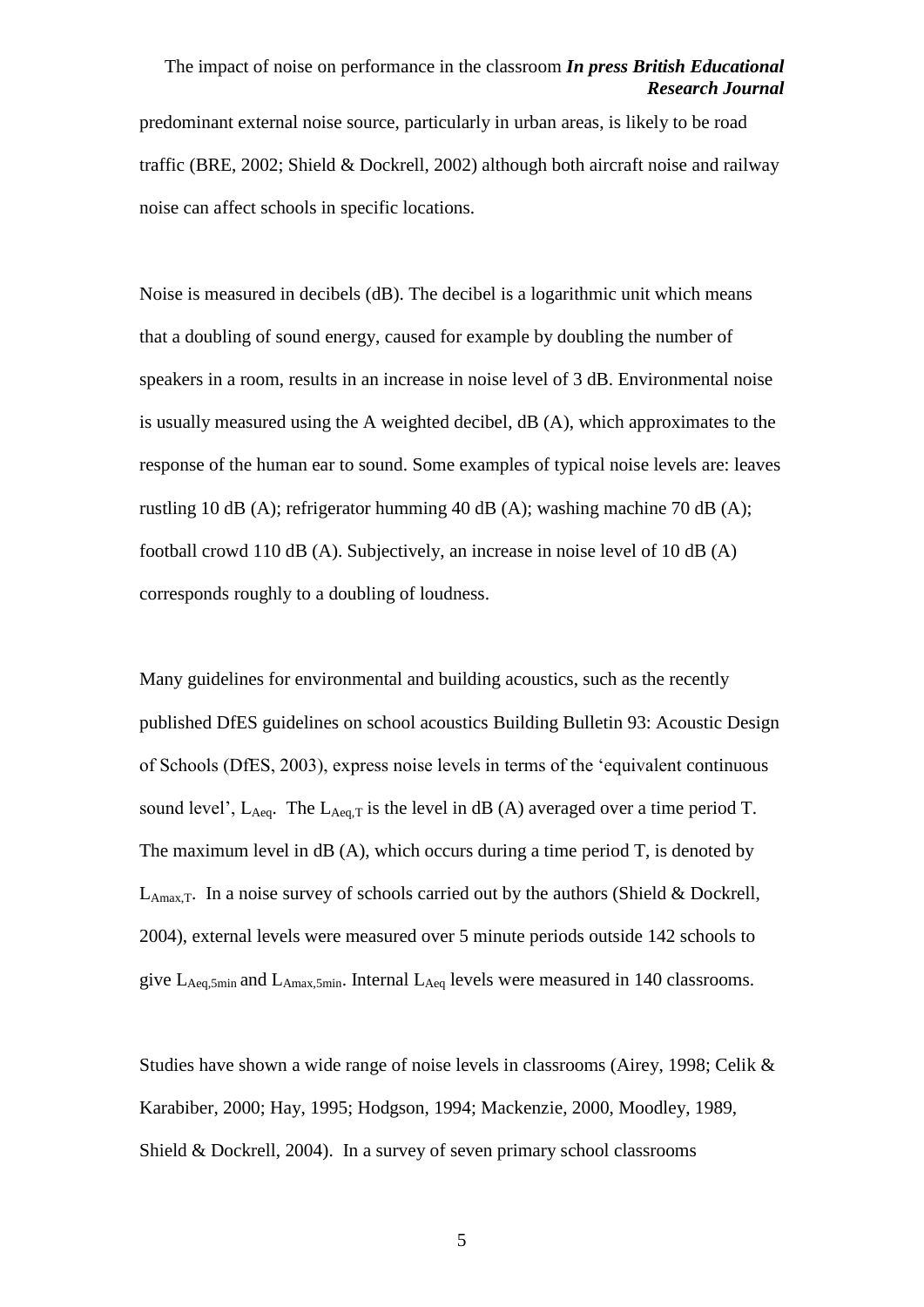background noise levels in empty classrooms ranged from 35 to 45 dB (A)  $L_{Aeq}$  and in occupied classrooms, with the children talking and working, from 58 to 72 dB (A) LAeq (the lower levels being measured in those classes with an experienced teacher and the higher levels when a trainee teacher was taking the class) (Hay, 1995). The average noise level measured by Shield and Dockrell (2004) in empty primary school classrooms in central London was  $47$  dB (A)  $L_{Aea}$ , which was similar to average levels found in previous surveys of UK classrooms, for example 45 dB (A) in studies by Airey and Mackenzie (1999), and Moodley (1989). Building Bulleting 93 (DfES, 2003) recommends an upper noise limit of 35 dB (A)  $L_{Aeq 30 min}$  for unoccupied primary and secondary school classrooms.. The overarching conclusion is that in many classrooms average noise levels exceed current guidelines and are likely to compromise children's ability to hear the teacher and their peers.

Recently Shield and Dockrell (2004) have attempted to characterise the typical exposures received by children in urban schools. They found that the average  $L_{Aeq}$  of occupied teaching spaces, which can be assumed to represent a typical daily noise exposure for a child at school, was 72 dB (A). However, within a school the internal noise levels in a classroom fluctuate widely depending upon the activity in which the children are engaged. The most important factor in determining classroom noise level was found to be the classroom activity, with a difference of approximately 20 dB (A) between the quietest and noisiest activities. Of particular importance was the finding that external noise appeared to have little effect on internal noise levels except when children were engaged in the quietest activity in the classroom. These results suggest that classroom management and organisation can have a significant impact on the acoustic environment of a classroom. Nonetheless, despite their best efforts to listen,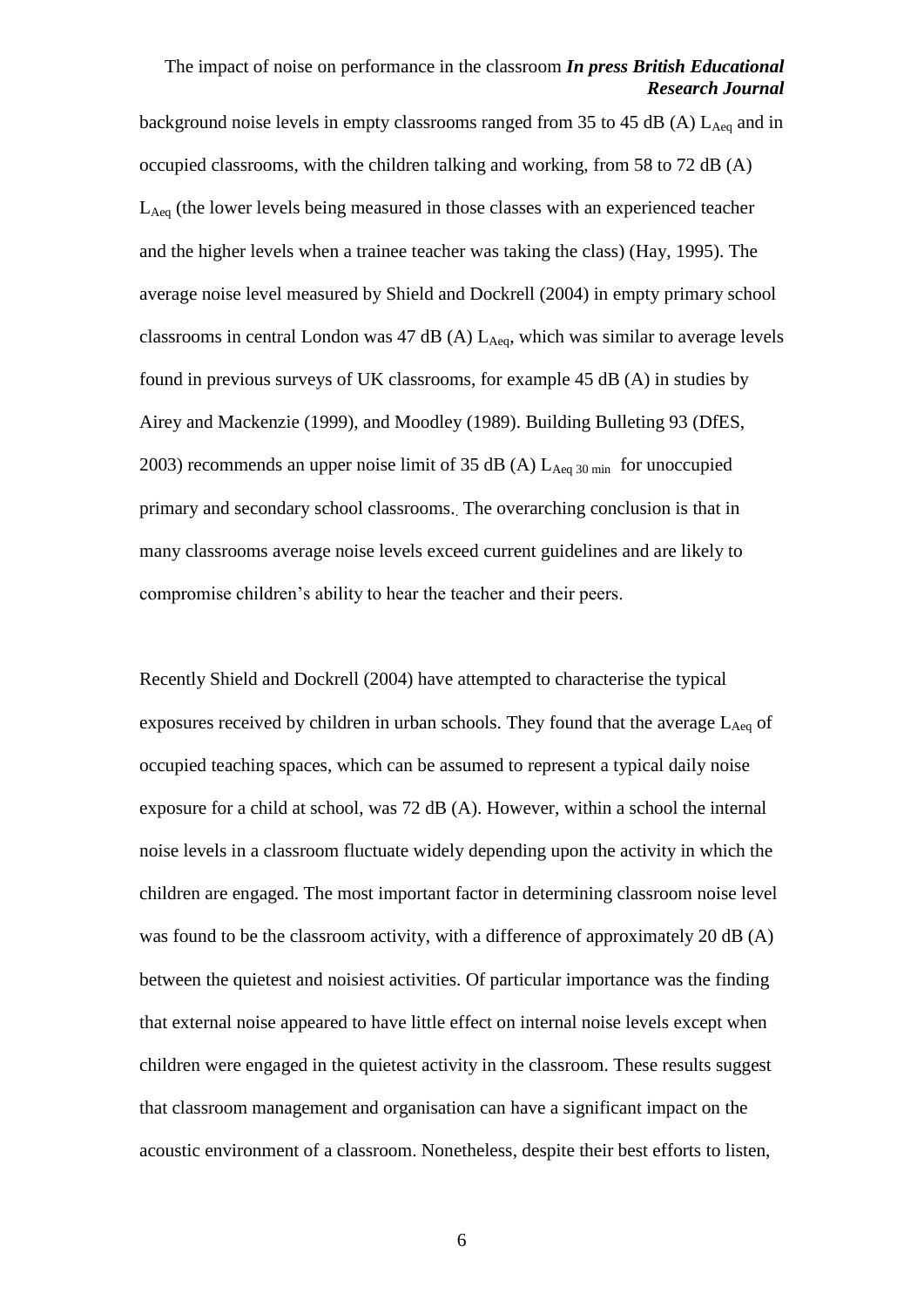students can be distracted by noises from both inside and outside the classroom, and teachers are not necessarily equipped with the skills to moderate the effects of noise (Dockrell, Shield & Rigby, 2004).

#### *The impact of noise on children's learning and attainments*

Investigations over the last 30 years have documented the detrimental effects of excessive noise levels on children's cognitive processing and academic performance. Much of the published work on the effects of noise has focussed on the impact of external noise, in particular on pupils in schools exposed to aircraft noise. Research in the early 1970s found that in schools around Heathrow Airport aircraft noise had a significant impact on teaching by interfering with speech and causing changes in teachers' behaviour in the classroom (Crook & Langdon, 1974). These initial results have been confirmed and extended by subsequent research which has indicated that high noise exposure is associated with poor long term memory and reading comprehension, and decreased motivation in school children (Cohen *et al.,* 1980; Evans & Lepore, 1993; Haines *et al.,* 2001a; Haines *et al.,* 2001b). The negative impact of external noise is not restricted to aircraft noise. Other studies have examined the effects of school exposure to train and road traffic noise (Bronzaft, 1981; Bronzaft & McCarthy, 1975; Lukas *et al.,* 1981; Sanz *et al.,* 1993). These studies have demonstrated effects on both reading (Bronzaft & McCarthy, 1975; Lukas *et al.,* 1981) and attention (Sanz *et al.,* 1993).

While it appears from all these studies that chronic exposure to particular sources of environmental noise may adversely affect children's academic performance, there are many other factors, often unreported, that may influence performance and interact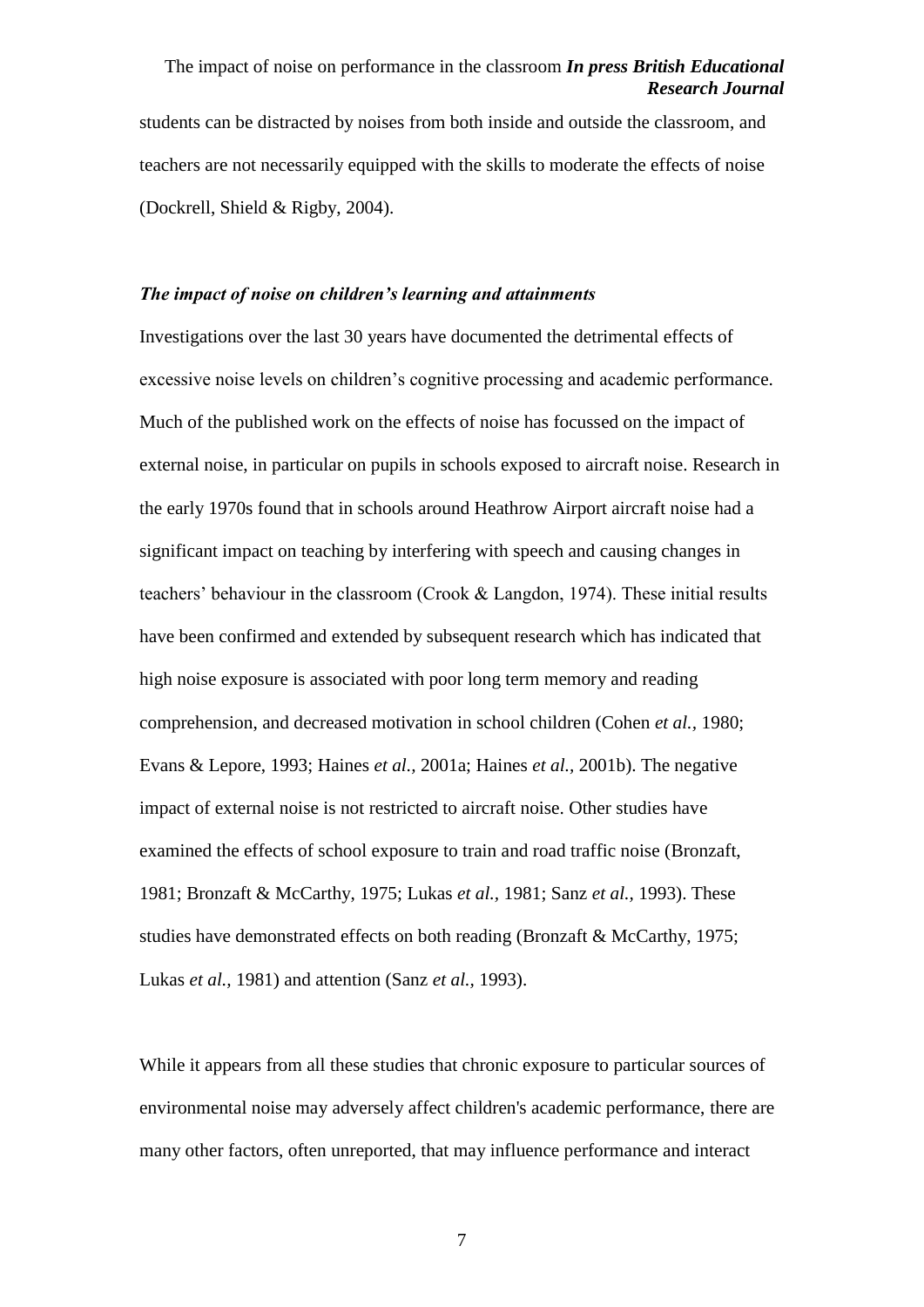with the effects of noise. These include school, teacher and child-based factors. For example a high correlation between a school's external noise level and the percentage of children having free school meals at the school has been identified for inner city schools (Shield *et al.,* 2002). Since the number of children eligible for free school meals has been recognised as an indicator of social deprivation in an area (Higgs *et al.,* 1997; Williamson & Byrne, 1977) this suggests that deprived children already living in noisy areas attend schools where their exposure to environmental noise may additionally negatively affect their academic performance.

There has been less research directed at the effects of noise occurring in the classroom. However, research in this area is increasing. The general consensus of these studies is that there are indeed detrimental effects on children's reading, numeracy and overall academic performance (Airey & MacKenzie, 1999; Lundquist *et al.,* 2000; Maxwell & Evans, 2000). Moreover when classrooms are acoustically treated, thereby reducing background noise levels and reverberation times, children's performance on word intelligibility tests improves; this improvement is particularly marked when other pupils are talking in classrooms (Airey & MacKenzie, 1999).

### *The nature of the noise source*

As we have seen children in classrooms are exposed to a range of different noise sources. To implement appropriate noise reduction strategies it is important to identify the effect of specific noise sources on specific performance and behavioural variables. Currently children in junior school classrooms in the UK spend most of the time in whole class or group situations in the presence of their peers (Galton *et al.*, 1999)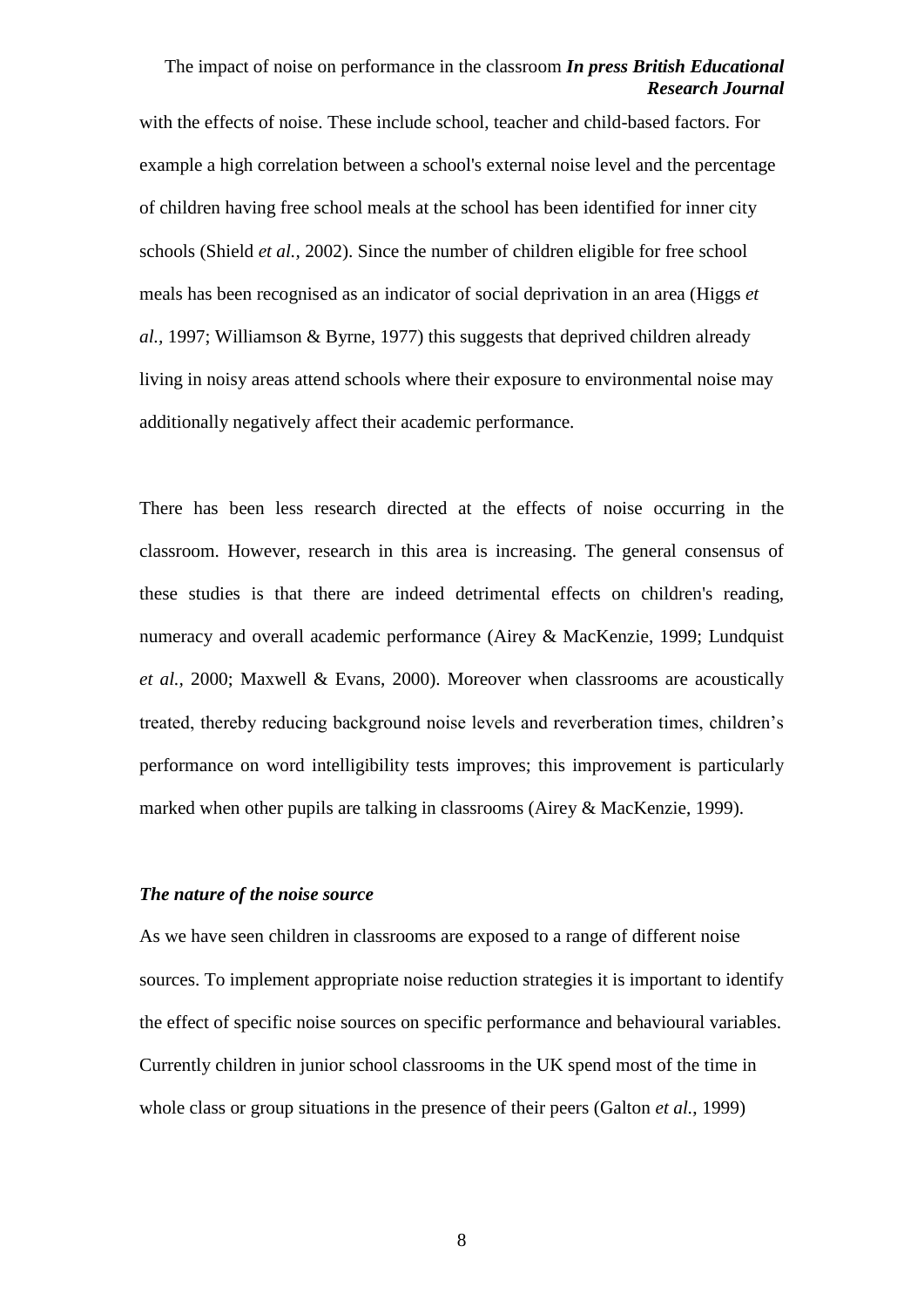There are empirical reasons to predict that classroom noise from children and noise from the environment will influence learning and performance in different ways.

Studies with adults of the effects of irrelevant noise have highlighted the importance of the variation in the sound sources heard in the disruption of tasks (Hughes & Jones, 2001; Jones *et al.,* 1992). In contrast background speech is seen to have its most profound effect on performance on verbal tasks (Banbury & Berry, 1995, 1997, 1998; Tremblay *et al.,* 2000). This would suggest that intermittent sources of sound, such as traffic, might be more disrupting to tasks requiring attention, while the noise from other children in the classroom may interfere, predominantly, with language based tasks. Results obtained with adults cannot, necessarily, be generalised to children. However, if similar patterns of performance were evident in children such data would provide teachers with important information relevant to classroom organisation and teaching strategies. Guidance would also be available to budget holders for the use of funding for classroom modifications.

Children are not equally at risk from noise interference. Children without additional learning needs may function adequately in an acoustically marginal classroom whereas those with learning or language-based problems may be differentially disadvantaged. There is limited (Johansson, 1983; Larway, 1985; Maser *et al.,* 1978), and equivocal evidence (Fenton *et al.,* 1974; Nober & Nober, 1975; Steinkamp, 1980) to support this view. In support of this contention Cohen *et al.* (1986) found that children who have lower aptitude or other difficulties were more vulnerable to the harmful effects of noise on cognitive performance. More specifically, early laboratory research indicated that only children with suspected learning disabilities had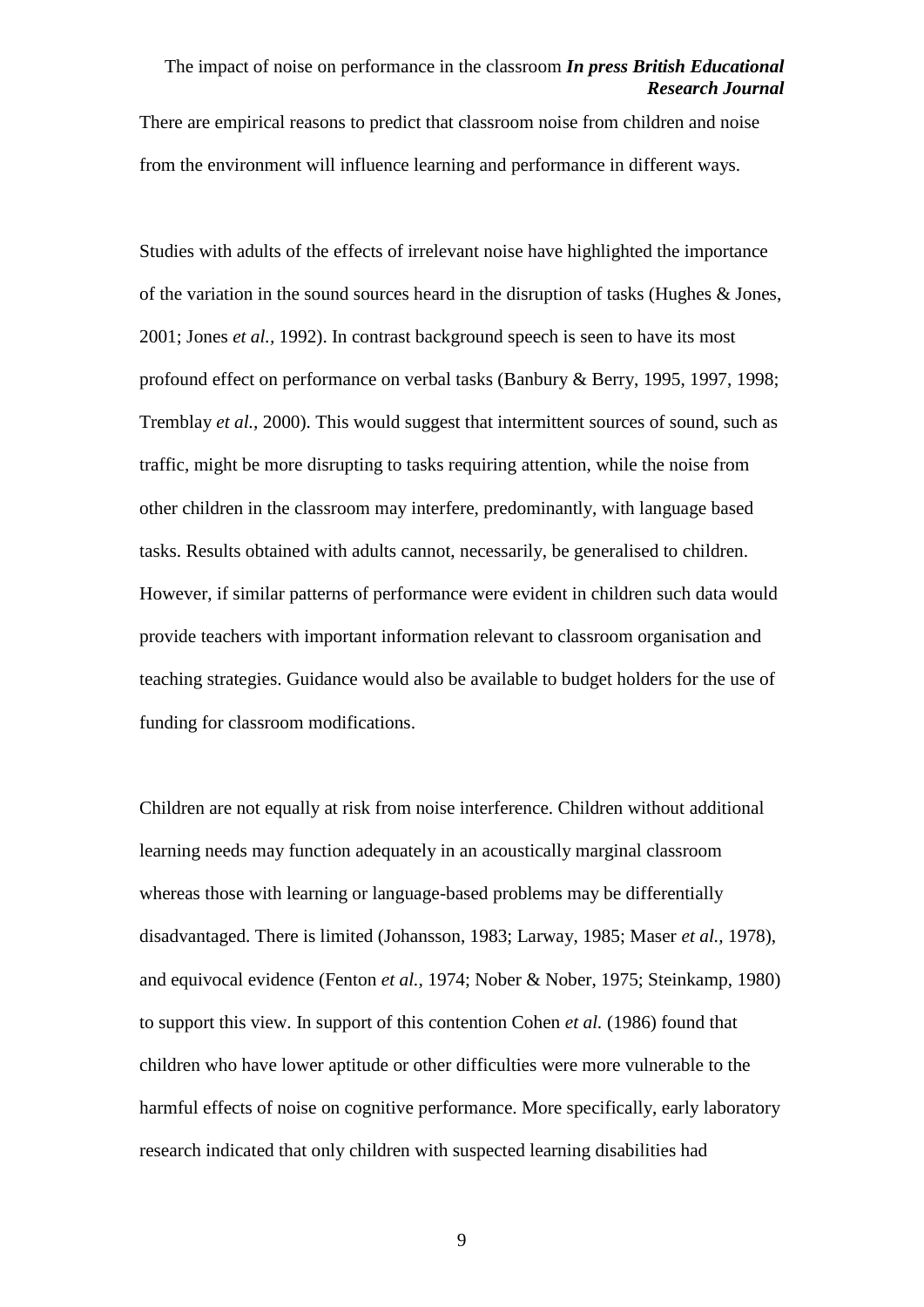difficulties in tracking an auditory signal against a background of competing, irrelevant speech (Lasky & Tobin, 1973). By corollary, sentence processing in white noise is more adversely affected for children with learning disabilities than children without such problems (Bradlow *et al.,* 2003). There is a gradual indication that children who already have difficulties in learning may be subjected to a secondary impediment resulting from the environment in which they learn. Such studies, typically, do not involve assessment of classroom-based performance. If substantiated in classrooms these results raise important issues in relation to current legislation that emphasise equal access to educational opportunities (SENDA act) and raising achievement for all (DfES, 2004). It is therefore important to establish to what extent, if any, noise impacts on classroom performance, and whether certain cohorts of children are differentially negatively affected.

#### **Purpose**

Experimental investigations of the effects of noise on children's performance in school contexts must consider a number of factors. There should be a clear specification of the noise level, which should be based on the levels expected in classroom conditions; that is, the experimental noise exposure should reflect valid classroom exposures. Specific consideration needs to be given to the type of sound source, whether speech is included and whether or not other unpredictable sound sources are involved. The children's performance that is assessed should include both verbal and non-verbal measures, as well as tasks involving high attention demands. Finally, consideration should be given to the child's general level of ability and how this interacts with performance under noise conditions. The current study addresses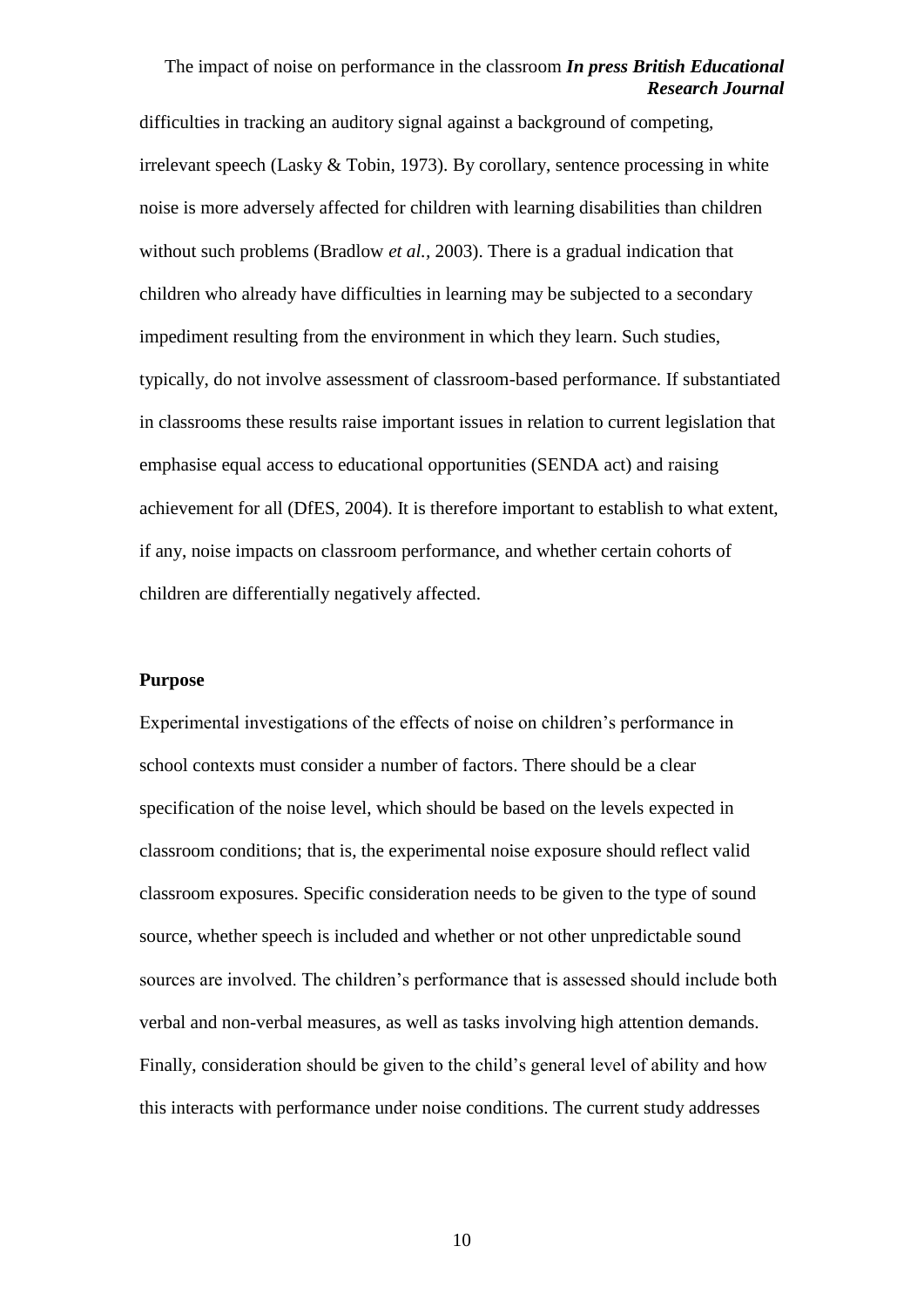these issues by examining the impact of different types of classroom noise on the performance of Year 3 children on a range of literacy and speed tasks.

### **Methods**

#### *Participants*

Six Year 3 classes in four primary schools in north London were selected to take part in the study. The schools were matched for external noise levels, for percentages of children receiving free school meals (a reliable indicator of social disadvantage) and for Standard Assessment Test results. A total of 158 children (67 boys and 91 girls) in Year 3 took part in the study. The children had a mean age of 8 years 6 months. Sixtyfive per cent  $(N = 102)$  reported that their home language was English, although a minority spoke other languages in addition, while  $35\%$  ( $N = 56$ ) reported that their home language was not English. The children spoke a variety of other languages at home including Turkish, Portuguese, French, Chinese and Yoruba.

As a group the children reflected a normal distribution of ability and reading levels. Forty-one percent of the sample scored within the middle range for the group intelligence test AH4 (see below) with a further 45.6 per cent in the top 30%. Twelve per cent fell in the lowest 30%. The mean standard score on the Suffolk Reading Scale was  $96 (SD = 12.1)$ .

Fifty-six children (35%) had experienced an ear infection in the previous 12 months and 38 children (24%) had a recognized special educational need. Children with special educational needs were identified by their schools and were at Stage 3 or above on the Code of Practice (Department for Education and Science, 1994). Due to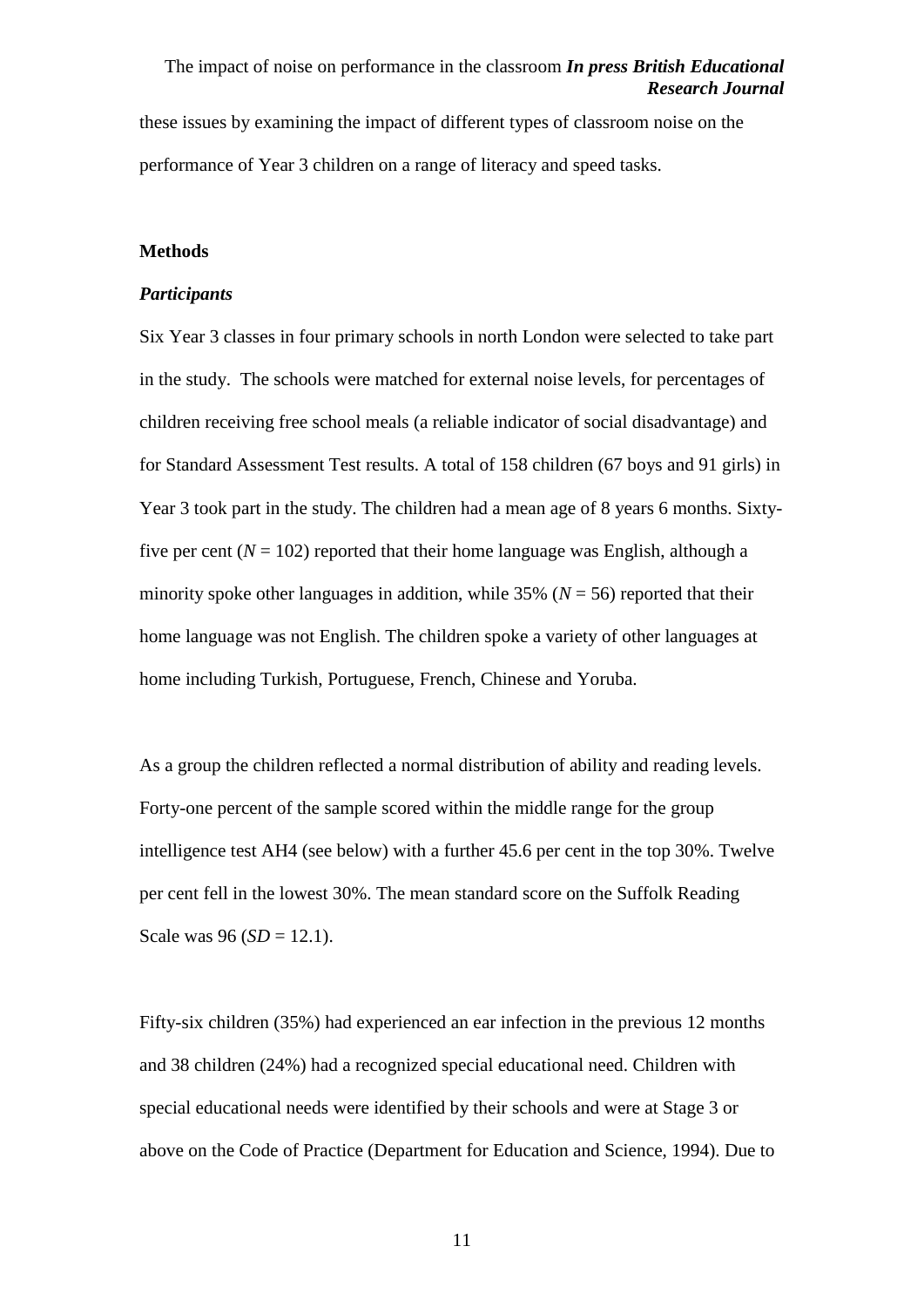confidentiality it was not possible to examine Individual Educational plans or Statements of Special Educational Needs or testing profiles. However, teachers described the children as predominantly having difficulties with literacy and this is substantiated by their mean standard score on the Suffolk Reading Scale (*M* = 89.8,  $SD = 13.9$ .

The children reported a range of noise levels in their classrooms with 11% stating that their classrooms were very noisy and 23% that their classrooms were very quiet, with the majority 39% stating that the noise levels were 'ok'. These match data reported for similar school settings in London (Dockrell & Shield, 2004). Thus as a group the participants reflect a typical Year 3 urban population.

### *Design*

A mixed experimental design was used, with three between- group variables (noise conditions – *base*, *babble* and *babble and environmental* noise) and five within-group measures (assessments). All children completed an ability test and four assessments in a preset order: two verbal, one non-verbal with two outcome measures, and an arithmetic test. Classes were randomly assigned to one of the three noise conditions.

#### *Materials*

#### *Aptitude*

The AH4 ability test was used to control for ability in test performance. This is a group test of general intelligence (Heim *et al.,* 1972). The test provides an overall score, providing normative data and subtests on four different dimensions – series, likes, analogies, and differences.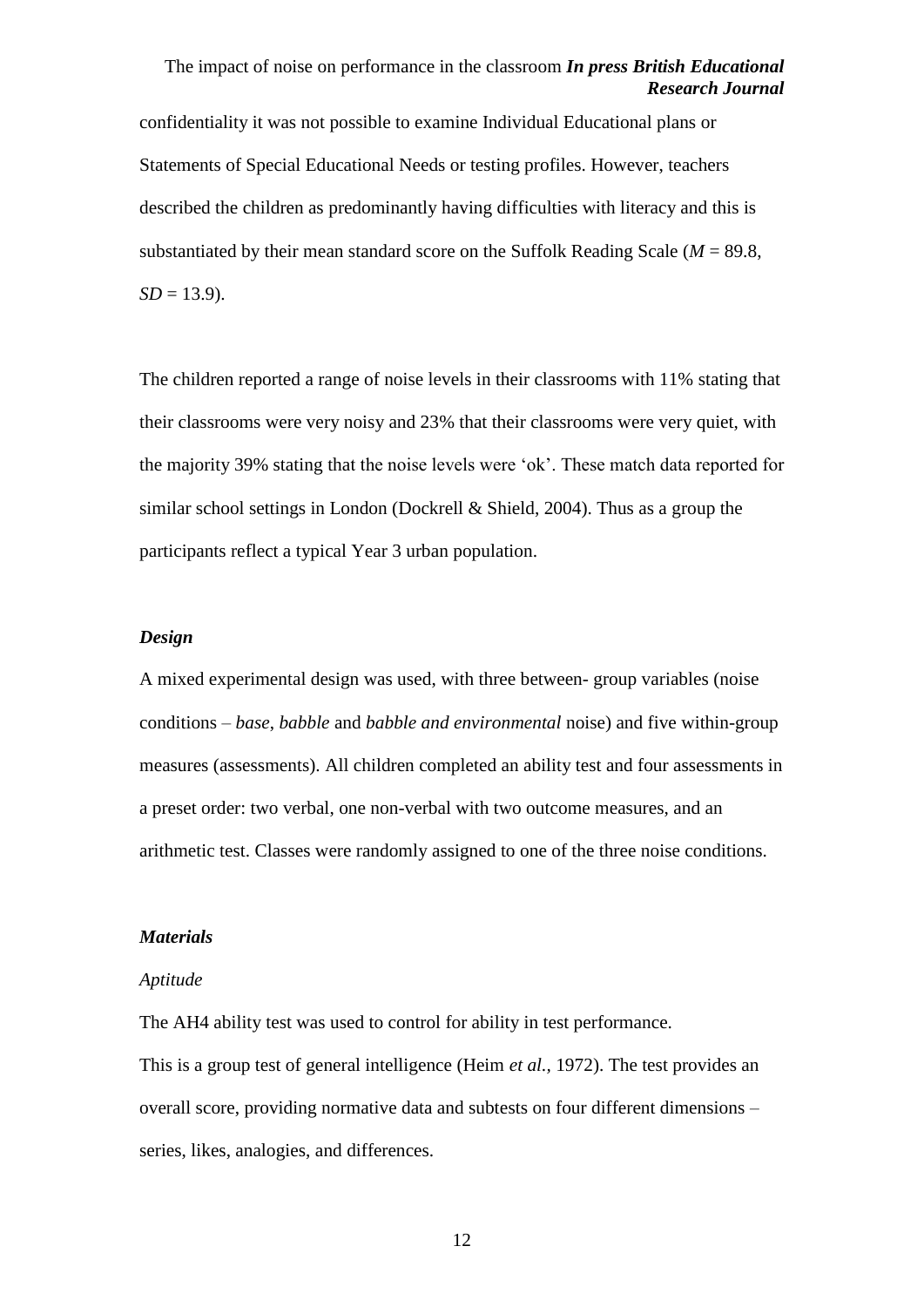### *Verbal tests*

The verbal tests used consisted of two measures of literacy: a reading and a spelling test. These tests differentiated between a measure of auditory processing (spelling) and linguistic processing (reading).

### *(a) Reading*

The reading test used the Suffolk Reading Scale, which is a multiple-choice standardised test of reading ability aimed at different age groups. The present study used the Level 1 reading scale, intended for children attending lessons in school Years 2 and 3. The total testing time is 40 minutes although the children's actual working time is 20 minutes. The score for each child was based on the number of correct answers to the questions asked, out of a possible 75 items.

### *(b) Spelling*

A 15 item spelling test was created from age appropriate items on the British Abilities Scale (Elliot *et al.,* 1997). Items were chosen to reduce floor and ceiling effects. An error analysis was designed to examine phonologically similar items, phonologically distant items and items missed.

#### *Non-verbal tests – speed of information*

The speed of information processing test was developed from the British Abilities Scales (BAS) II (Elliott *et al.,* 1996). The scale assesses how quickly a pupil can perform simple mental operations. Children needed to process a sequence of circular stimuli with small squares inside and decide which circle had the most squares. Each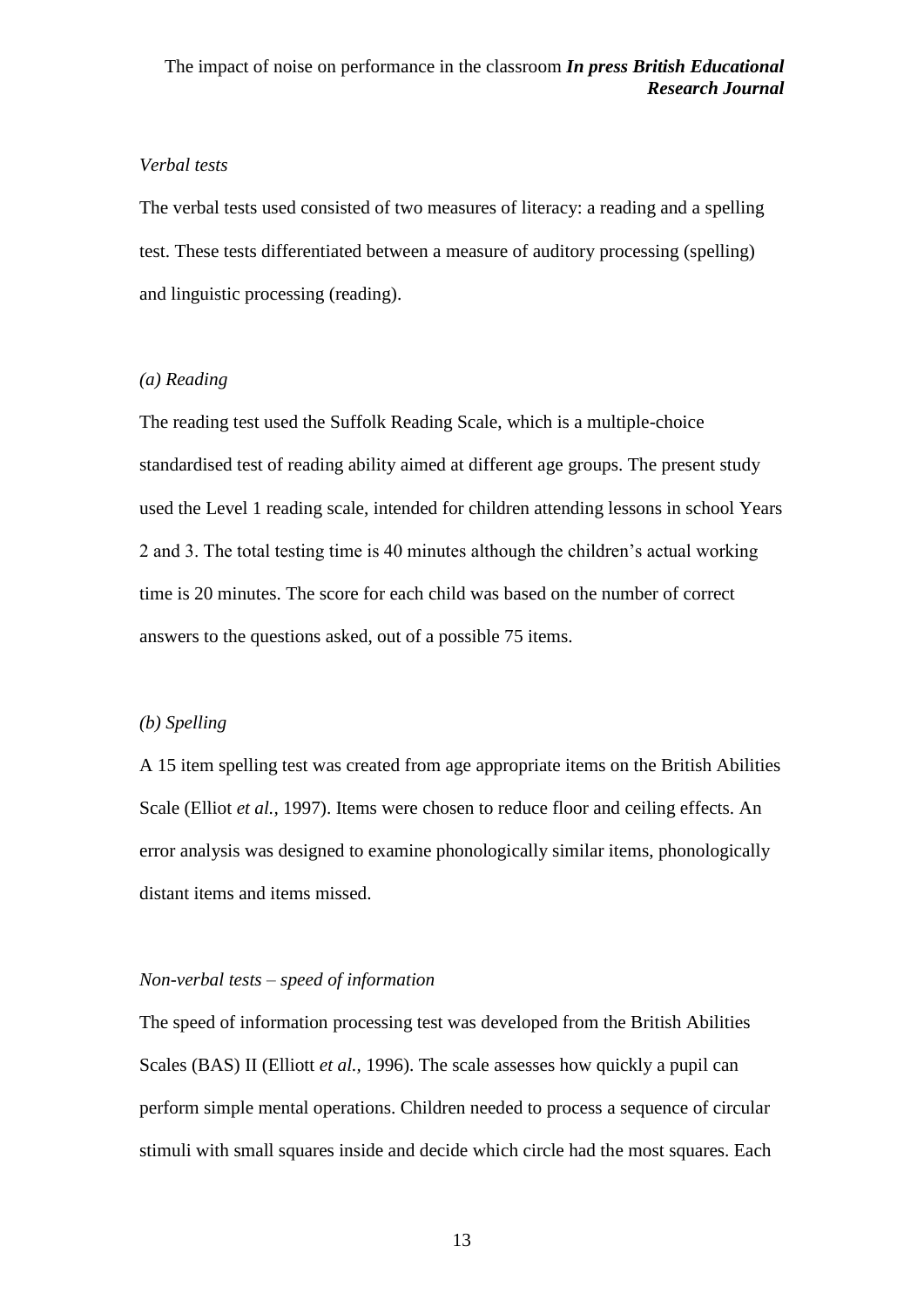item of the scale consisted of a row of circles (3, 4 or 5) each of which contained a number (1 to 4) of small squares. There were two versions, each one with 15 pages, and five items in each page; a total of 75 items. The test was time limited to two minutes. Children recorded their responses by ticking the circle with the most squares in it. Scores were computed for both the number of correct responses and the number of pages completed. An error analysis was derived to examine missed items and incorrect items. Thus, the speed task provided three outcome measures: items, pages, and error analyses.

#### *Arithmetic*

Children also completed an paper and pencil arithmetic test. This test involved basic computations but no verbal component. Children worked through the test at their own speed.

#### *Noise conditions*

Three different classroom noise conditions were used. The three noise conditions were derived from the results of the internal and external noise surveys, and children's questionnaire responses relating to noise sources heard in the classroom (Dockrell & Shield, 2004; Shield & Dockrell, 2004). The three noise conditions chosen were as follows:

*base*, that is the normal classroom condition when the children are working quietly, with no talking and no additional noise

*babble*, that is noise consisting of children's babble

*babble and environmental* noise, that is children's babble as in the second condition plus intermittent environmental noise.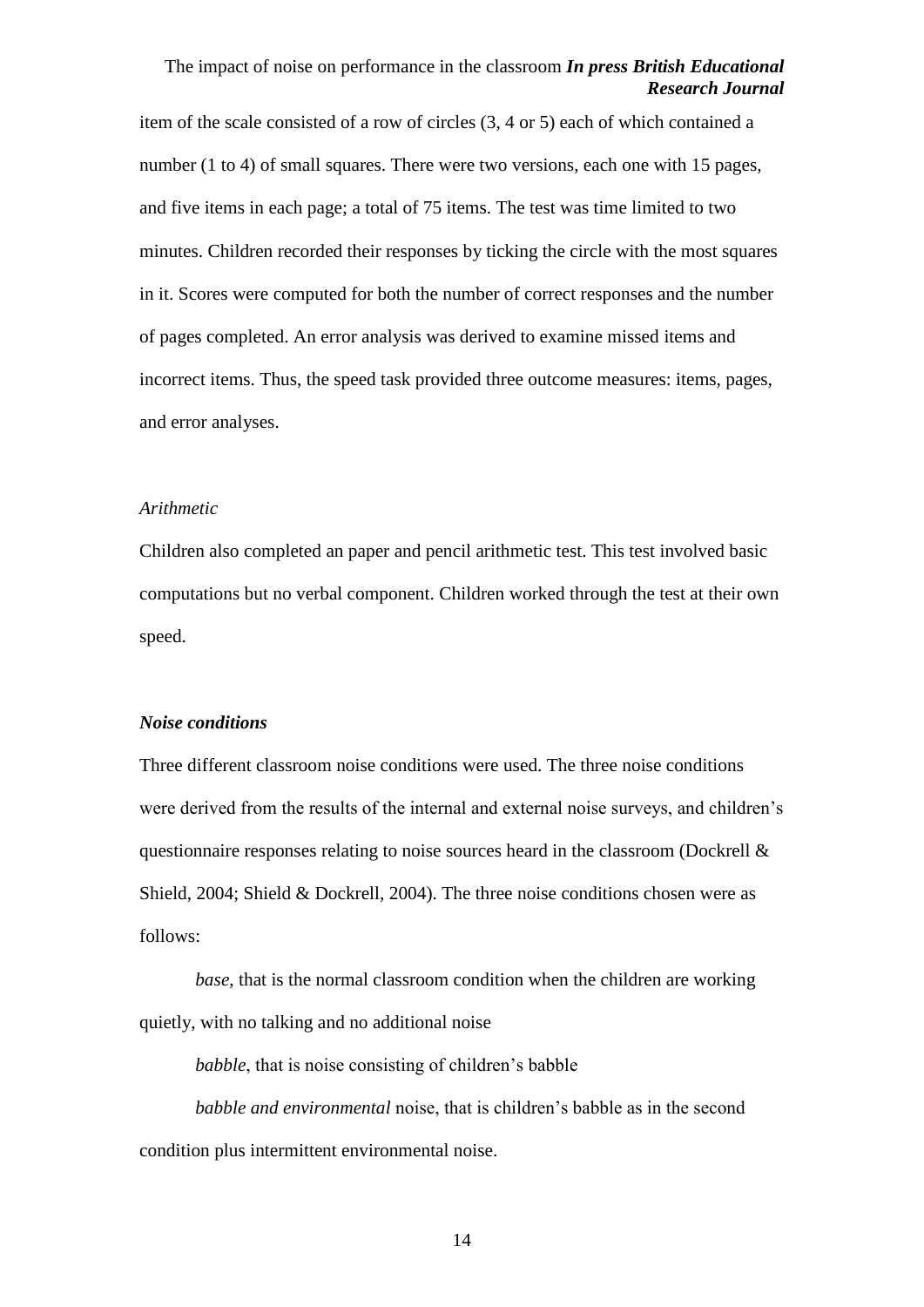Recorded children's babble was used as the noise for the *babble* condition. During the tests the babble was played at a continuous level of 65 dB (A)  $L_{Aeq}$ , this being the average level measured in classrooms when children were sitting working individually (Shield & Dockrell, 2004). For the *babble and environmental* noise condition the sounds of various sources were recorded over the babble*.* The choice of sources was based upon the children's perceptions of noise as reported in the questionnaire survey (Dockrell & Shield, 2004) of children in their classrooms. The noise sources that the children had found most annoying, such as sirens and lorries, were recorded at random intervals over *babble* to provide the *babble and environmental* noise condition. The babble was again played at 65 dB (A), and the level of the external noise events was determined from the maximum levels of individual events recorded during the external noise survey of London primary schools (Shield & Dockrell, 2004). The external levels were assumed to be attenuated by transmission through a classroom façade with closed windows, giving internal levels of 58 dB (A)  $L_{Amax}$  for external noise events, which were clearly discernible in the babble.

### **Procedure**

Classes were randomly allocated to one of the three noise conditions with the proviso that no two classes in the same school had the same exposures. School and parental approval for the study was obtained following British Psychological Society guidelines. At the beginning of the session, there was a brief introduction about the project, the children being told that the information was for the researchers and not available to the school. They were assured of the anonymity of the school and that no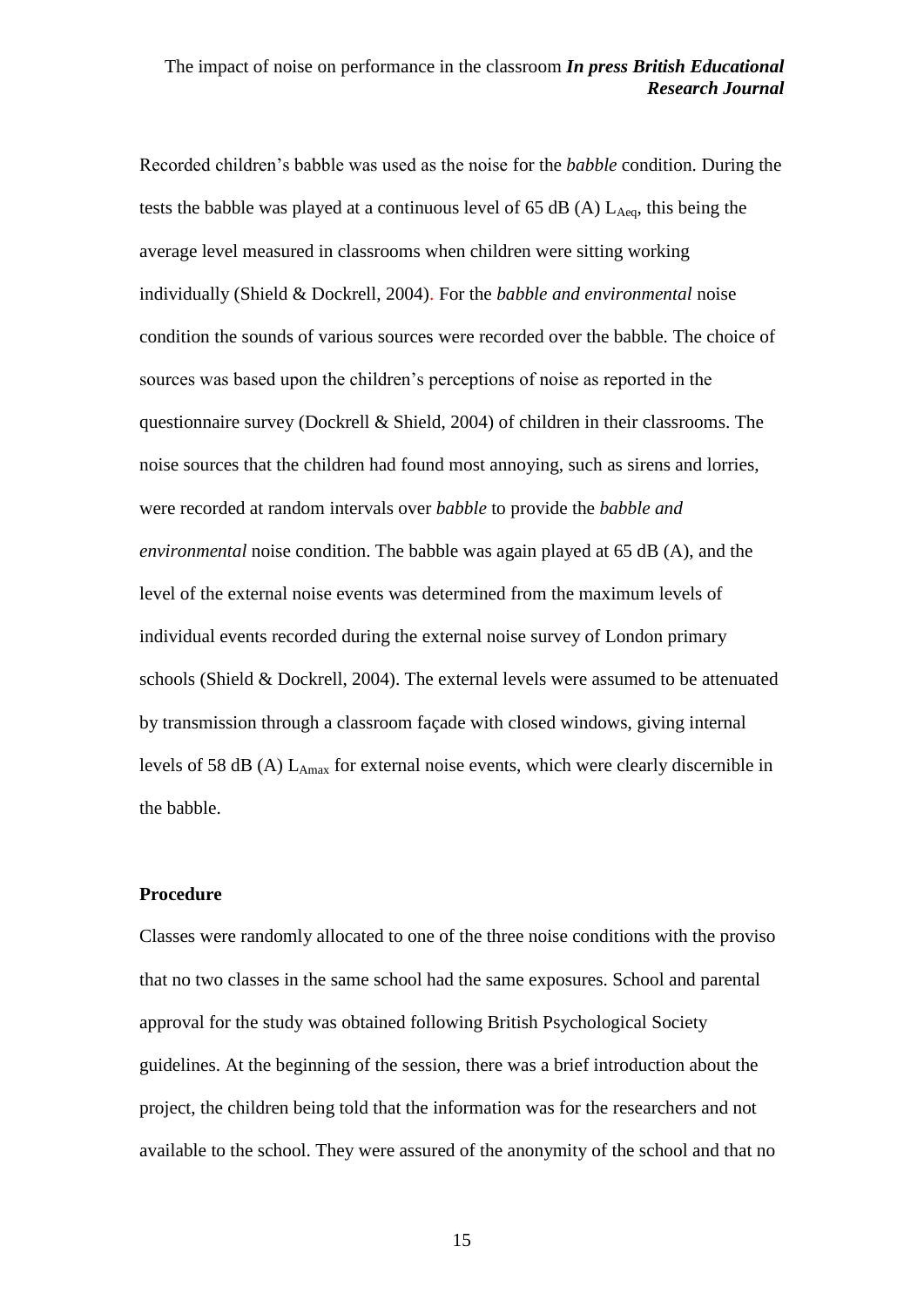one other than the research team would have access to their individual results. Children were debriefed at the end of the testing sessions.

On the first occasion of testing children filled in a brief questionnaire about their background and their views of the noise in their classroom. The exposure to noise conditions occurred only during the completion of the tests to ensure that the children could hear the test instructions. Before each test the methods of answering were explained and the children were able to work through some practice items. Any problems with the tests were dealt with at the practice stage. The children were told that they had 20 minutes to complete the reading test. For the speed of information processing test children were told that they had 2 minutes to complete the task and that they should therefore do it as fast as possible without making mistakes.

#### **Results**

The results are presented in three sections. Firstly we consider the overall pattern of performance across the tasks; given the high numbers of participants with English as an additional language their pattern of performance is then described; finally we compare the differential patterns of performance between the children with and without identified special educational needs. The performances of all children on the tests are presented in Table I, which shows the means and standard deviations of the scores for each test in the three different noise conditions.

### INSERT TABLE I ABOUT HERE

It can be seen from Table I that in the two verbal tasks (reading and spelling) the performance is worst in the *babble* condition and best in the *babble plus*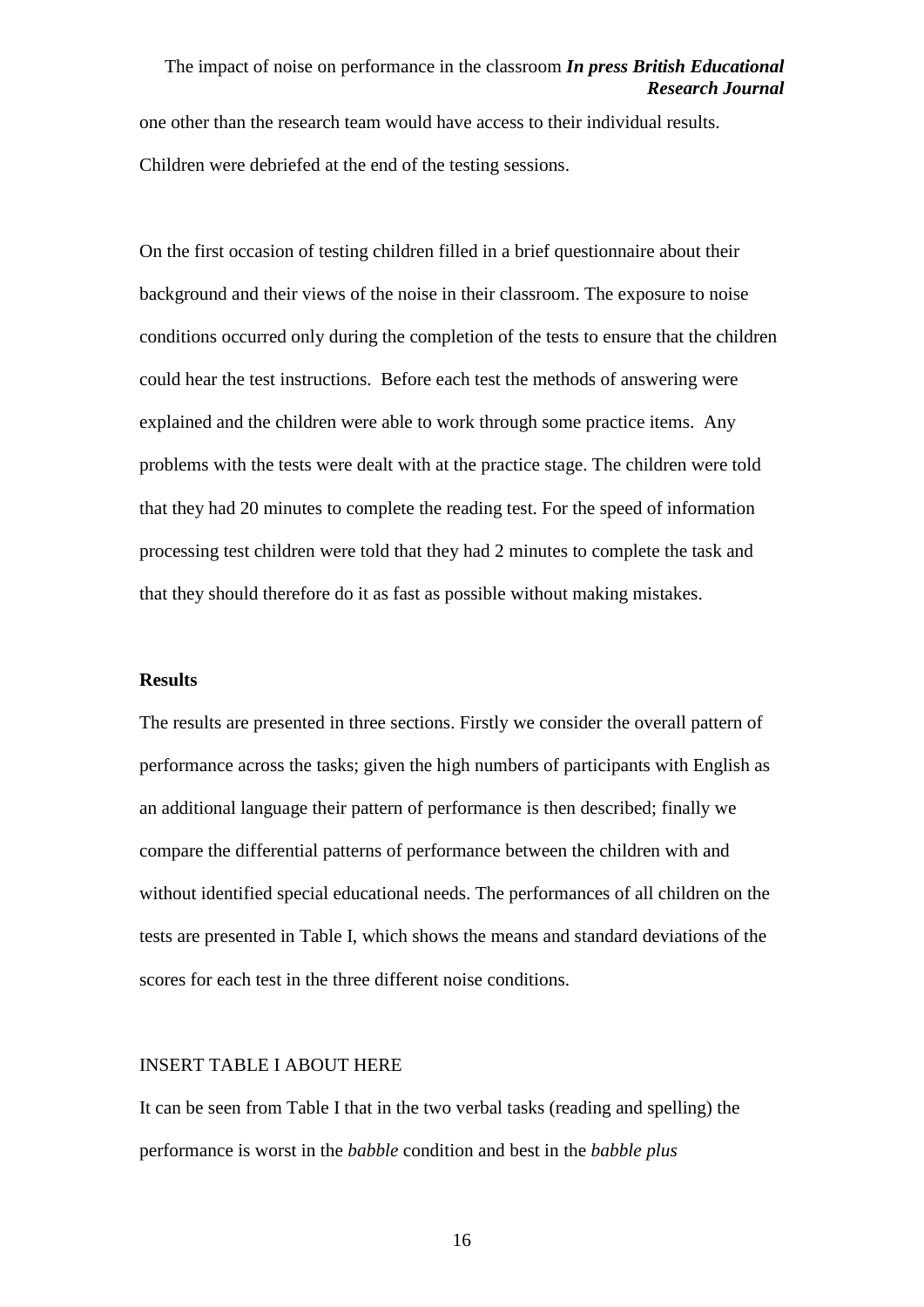*environmental* noise condition. The arithmetic test shows a similar pattern but for the speed of information processing test performance decreases in the babble condition for both numbers of items correct and pages completed. The number of correct answers then decreases further when classroom babble is combined with environmental noise.

#### *Non-verbal task*

The non-verbal task provided three outcome measures: number of items, number of pages and errors. To explore whether there were statistically significant differences across tasks and conditions we computed a series of univariate analyses of variance. We report effect sizes to show how much variation is accounted for.

Statistical analysis showed that there was a significant effect of noise condition for the non-verbal (speed number of items correct) task,  $F(2,158) = 10.352, p < .001$ ,  $\mathbf{T}^2 =$ .14. This relationship holds after controlling for both gender and overall ability (as indicated by the ability test also administered). Post hoc Scheffe's tests indicated that children in the *base* condition were scoring significantly better than the children in the *babble* condition ( $p < .05$ ) and the *babble and environmental* noise condition ( $p <$ .001). There were no significant differences between noise conditions in the numbers of pages completed,  $F(2,158) = 1.528$ , *ns*; however there was a statistically significant difference in the numbers of items missed,  $F(2.151) = 27.467$ ,  $p < .001$ ,  $\mathbf{T}^2 = .16$ . Children missed significantly more items in the *babble and environmental* noise condition than in the *babble* condition ( $p < .01$ ), and significantly more items in the *babble* condition than the *base* condition ( $p = .05$ ). Surprisingly the error pattern was different. The numbers of errors differed significantly between the base condition and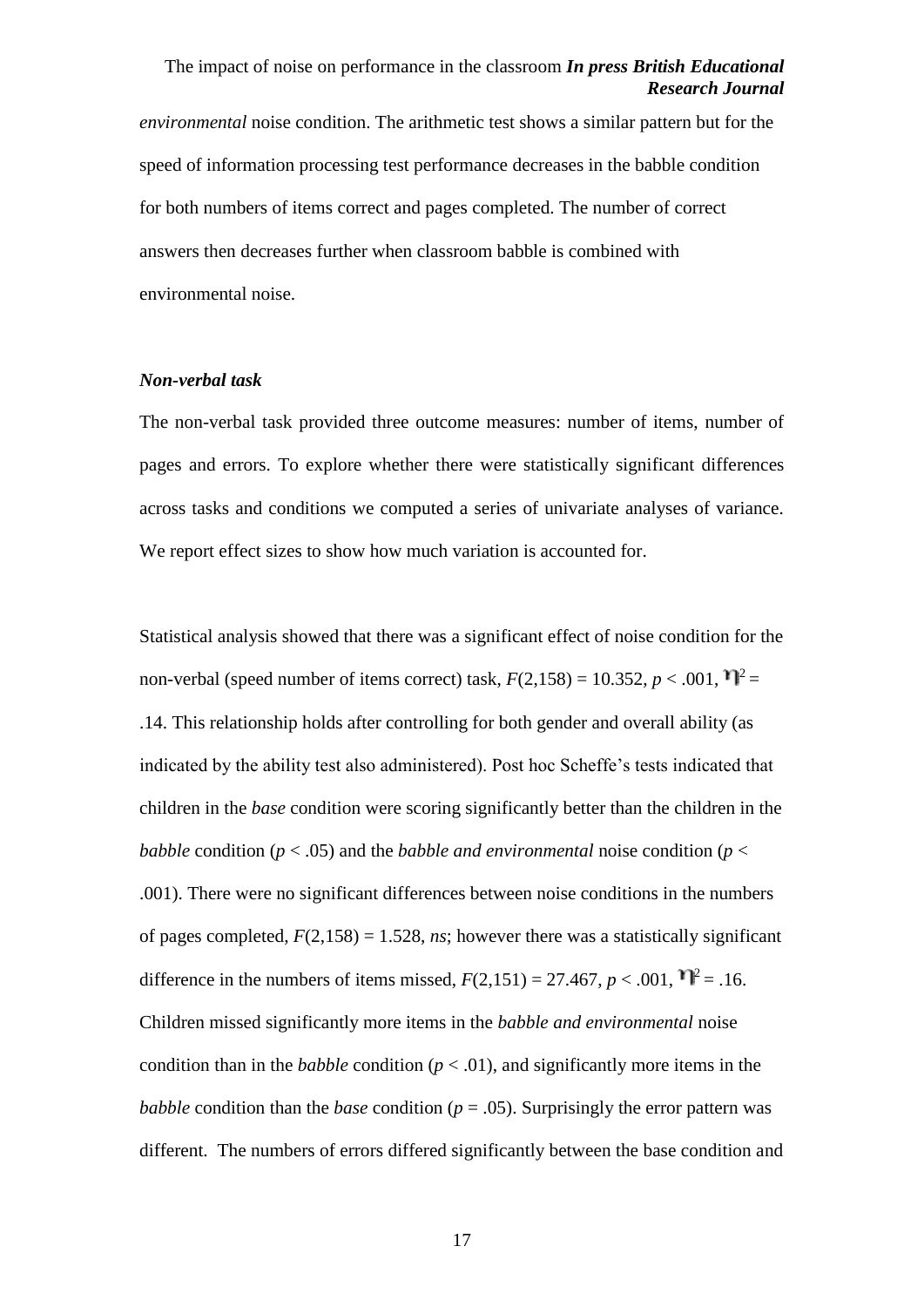the other two noise conditions,  $F(2.63) = 6.060$ ,  $p < .01$ ,  $\mathbf{T}^2 = .16$ ), more errors being made in the *base* condition than in either the *babble* (*p* < .01) or the *babble and environmental* noise ( $p < .005$ ). However, the numbers of errors in the two latter noise conditions did not differ significantly. Thus the noise conditions did not increase the children's error rate in terms of mistakes but increased the numbers of items they missed resulting in a poorer overall performance since fewer items were completed.

### *Verbal tasks*

There was also a significant effect (after controlling for gender and ability) of noise condition on the verbal tasks, both in the case of reading,  $F(2,158) = 15.056$ ,  $p < .001$ ,  $T_1^2$  = .16 and spelling,  $F(2,158) = 18.1, p < .001$ ,  $T_1^2 = .19$ . Post hoc Scheffe's tests indicated that for both tests children in the *babble and environmental* noise condition performed better than children in the *base* ( $p < .05$ ) and the *babble* conditions ( $p <$ .001), and children in the *base* condition performed better (*p* < .05) than children in the *babble* only condition.

### *Arithmetic*

Scores on the arithmetic test were similarly affected,  $F(2,158) = 5.476$ ,  $p < .005$ ,  $\mathbf{T}^2 =$ .07 with children performing significantly better in the *base* condition than the *babble* (*p* < .01); however in this case performance in the *babble and environmental* condition was not statistically significantly different to that in the *base* or *babble*  condition.

#### *Summary of group results*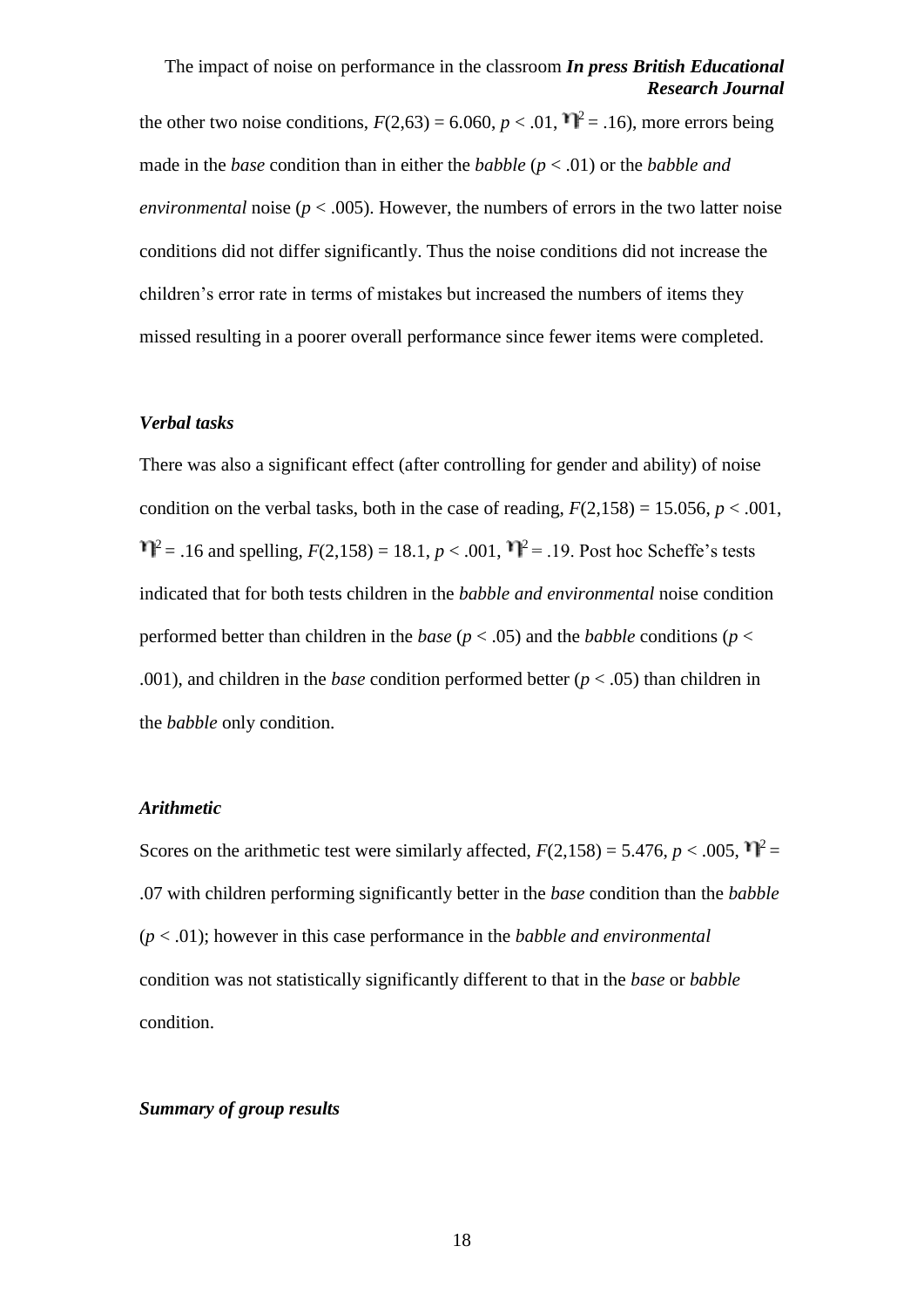Thus children's performance in the verbal task provided the following pattern of results: *babble<base<babble and environmental*, whereas in the non-verbal task a different pattern of results was evident: *babble and environmental<br/>l*oabble<br/>base. These results show a complex picture. For the non-verbal task the *base* condition appears to support better performance. In contrast for the verbally mediated task, in this case reading, children perform best in the *babble and environmental* noise condition. A possible explanation is that by chance the children in the two classes that received the *babble and environmental* condition might be more able. This however is unlikely since the relationships hold after controlling for ability (AH4). Rather, the results suggest that the noise conditions affect non-verbal and verbal tasks in a different way. Specifically, on non-verbal tasks children's performance in noise is compromised with the *babble and environmental* noise condition having the most marked effects. In contrast, performance on the verbal tasks is worst in the *babble* only condition**.** 

*The differential impact of noise on children with English as an additional language* In this section we only consider cases where there was an interaction between noise condition and language status. There was no interaction between language status and noise condition for the AH4, *F*(2, 158) = 2.838, *ns*; reading, *F*(2, 158) = 2.576, *ns*; spelling, *F*(2, 158) = 1.870, *ns*; speed number correct, *F*(2, 158) = 2.185, *ns*; number of incorrect responses,  $F(2, 64) = .666$ , *ns*; and missed items,  $F(2, 152) = 2.974$ , *ns*. However, there was a significant interaction between language and condition for the number of pages completed and language status,  $F(2, 158) = 4.025$ ,  $p = .02$ ,  $\mathbf{\hat{V}}^2 = .05$ . A series of univariate analyses of variance indicated that while there were significant differences for the three noise conditions for the native speakers of English, for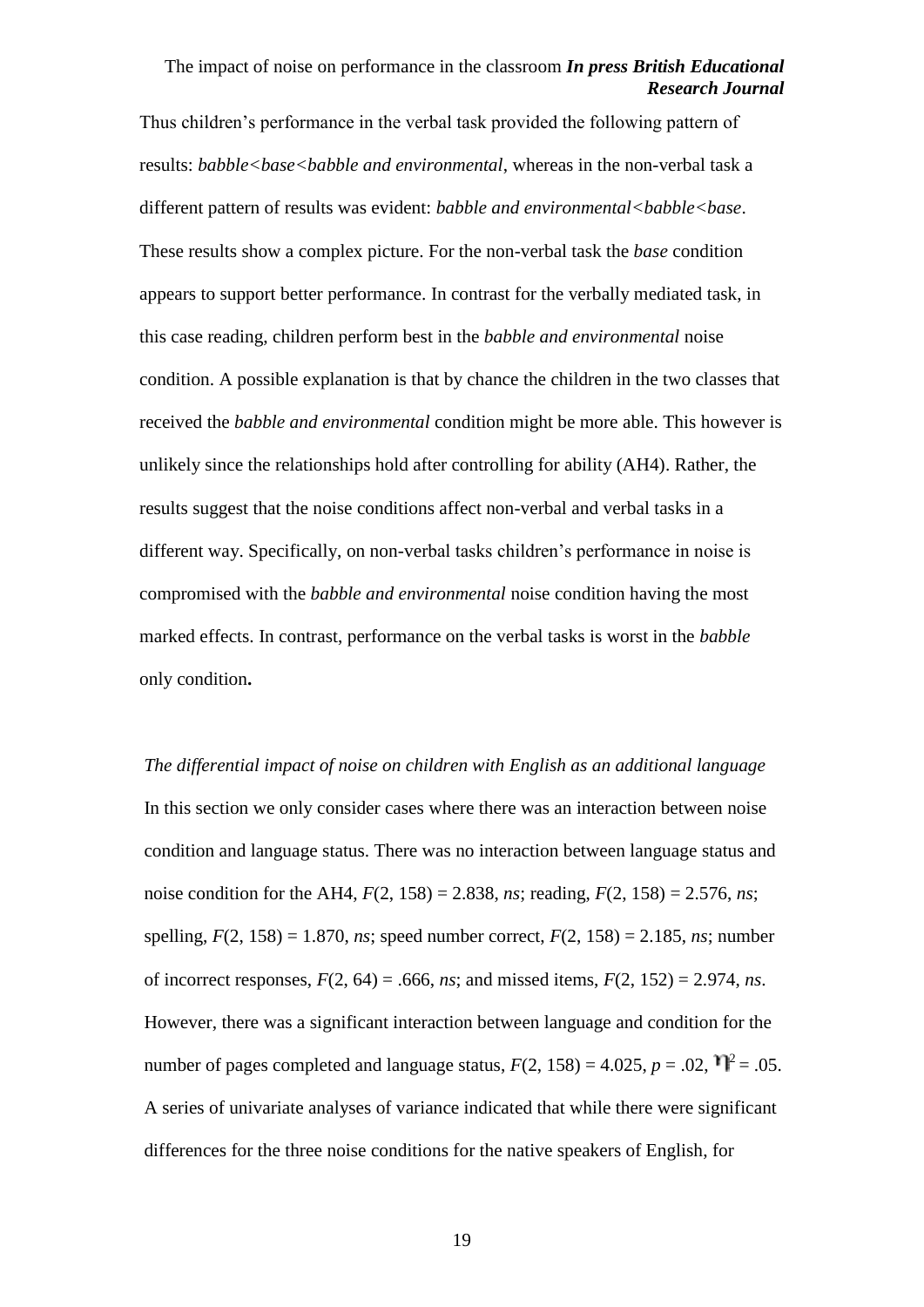children with English as an additional language there was no difference between baseline performance and the *babble* condition; however performance in the *babble and environmental* noise was significantly worse than in both *base* and *babble*  $(p=0.05)$ . Thus, EAL children in the current sample did not, on average, experience a differential negative effect of the *babble* condition on this task.

*The differential impact of noise on children with special educational needs* In contrast to those with English as an additional language, children with special educational needs produced different patterns of results. As Table II shows children with special educational needs, as a group, performed significantly worse on all measures except the non-verbal speed of processing measure.

### INSERT TABLE II ABOUT HERE

There was no interaction, between special educational needs and experimental condition for the AH tests overall score,  $F(2, 158) = 2.257$ , *ns*; the arithmetic test,  $F(2, 158) = 1.144$ , *ns*; speed items missed,  $F(2, 152) = 1.410$ , *ns*; and speed incorrect responses, *F*(2, 64) = 1.499, *ns*. However, children with SEN performed differently in the reading and spelling tests; in these two tests there was a significant interaction between noise and special educational needs (reading,  $F(2,158) = 4.088$ ,  $p = .02$ ,  $\mathbf{T}^2 =$ .05; spelling,  $F(2, 58) = 5.39$ ,  $p = .005$ ,  $T_1^2 = .07$ ) with the *babble* condition having a particularly detrimental effect on the children with special educational needs. Mean scores for SEN and typically developing children are presented in Table III.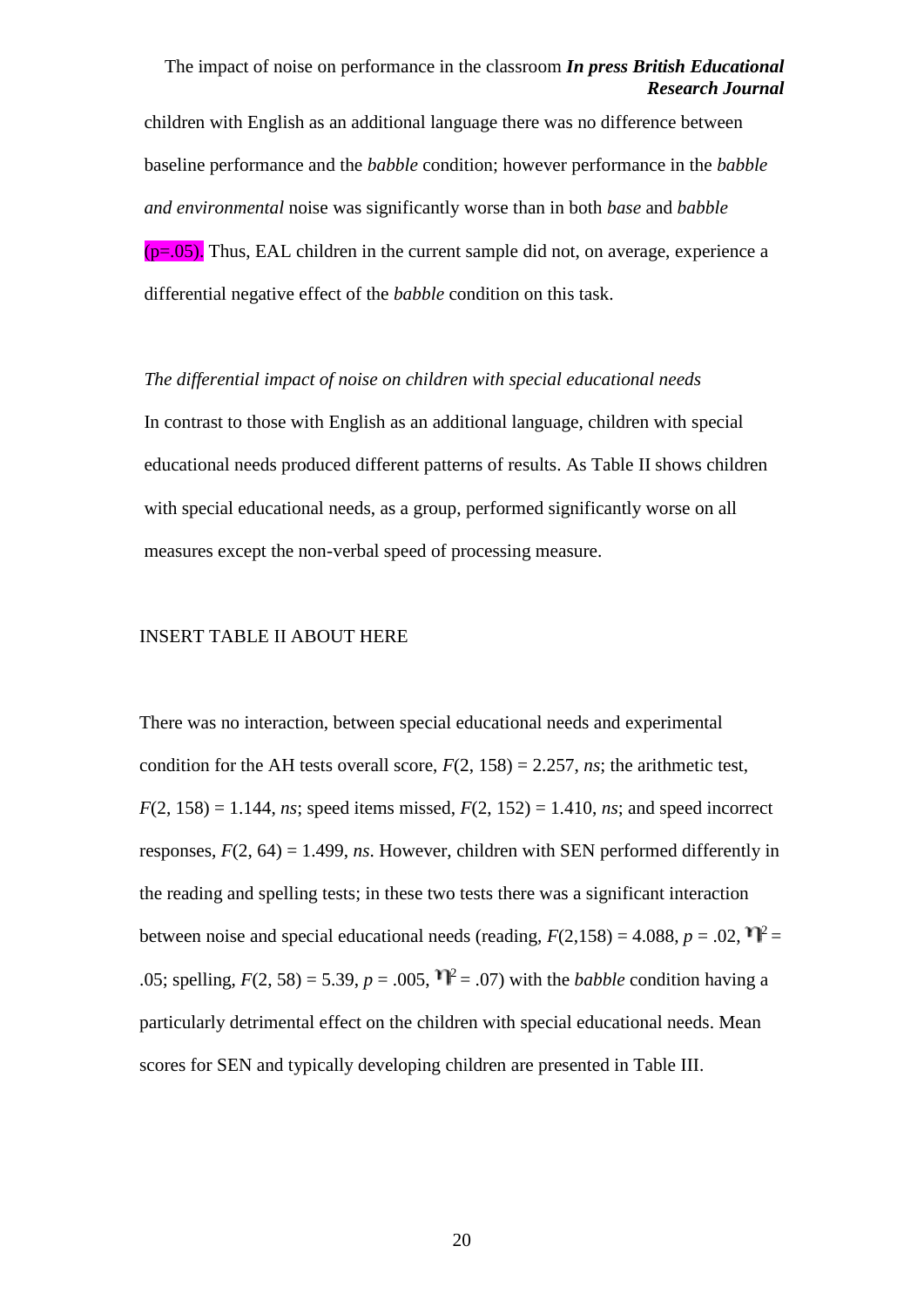There was also a significant interaction between children's group (SEN or typically developing) and noise condition for the number of pages completed  $(F(2, 158)) =$ 3.072,  $p = .049$ ,  $\mathbf{T}^2 = .04$ ). A series of univariate analyses of variance indicated that while there were significant differences for the three noise conditions for the typically developing children, for children with special educational needs noise did not significantly alter their performance. A significant interaction was also evident between condition and child group for the speed test number of correct items, *F*(2, 158) = 3.372,  $p = .04$ ,  $\mathcal{V}^2 = .04$ . Once again there were significant differences between all three conditions for the children without identified special educational needs (*base>babble>babble and environmental*) at the .05 level but no differences between the three conditions for the children with special educational needs as is shown in Table III. However, in both cases the statistical power is reduced for the children with special educational needs. These interactions in performance are shown in Figure 1.

#### INSERT FIGURE 1 ABOUT HERE

In summary, while the *babble* condition results in reduced scores overall for reading and spelling, children with special educational needs are more severely affected. Further it appears that the children with special needs do not experience the same detrimental effect due to *babble* alone on performance in the speed of information processing task as the other children do.

The current results suggest that the children with SEN are differentially affected by noise. They are less able to process language in the *babble* condition but less distracted than the other children by *babble* in the nonverbal task.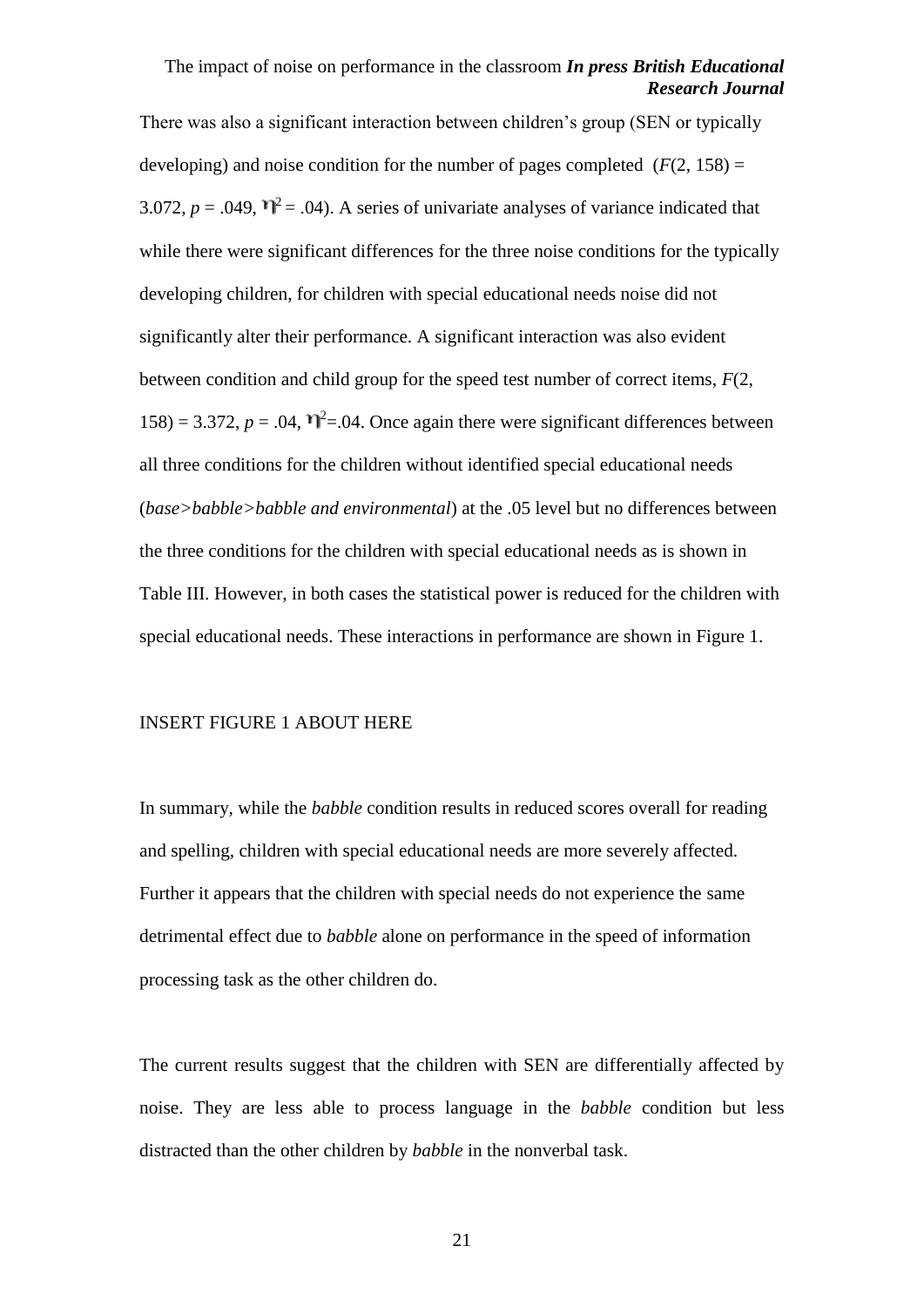### **Conclusions**

The current study aimed to evaluate the impact of different classroom noise conditions on children's performance in literacy, arithmetic and speed of processing tasks. The results indicated that the two different noise conditions had differential effects on the children's performance on verbal and nonverbal tasks. Noise condition accounted for a significant proportion of the variance: 16% for reading and 20% for spelling. Performance on verbal tasks was negatively affected by classroom *babble*, whereas performance on the speed task was reduced in *babble* but further reduced when babble was superimposed with environmental noise. No obvious pattern of additional deficits were evident for children with English as an additional language. However, it is important to note that the observed power was low (.456) and therefore larger sample sizes are needed to conclusively reject the differential hypothesis. In contrast the observed power was acceptable (.998) to detect differences for the children with special educational needs, who were differentially negatively affected on the verbal tasks.

The interference with the verbal task that occurred in the *babble* condition is predicted both by previous laboratory studies of noise effects on performance with adults and children and by current models of information processing. These models suggest that interference by speech directly impacts on working memory by competing with the target verbal material. Both reading and spelling, where the processing of text involves working memory processes, are particularly vulnerable to this effect. The surprising and unpredicted result is the marginally better performance in noise with environmental stimuli. A possible explanation in the current context is that this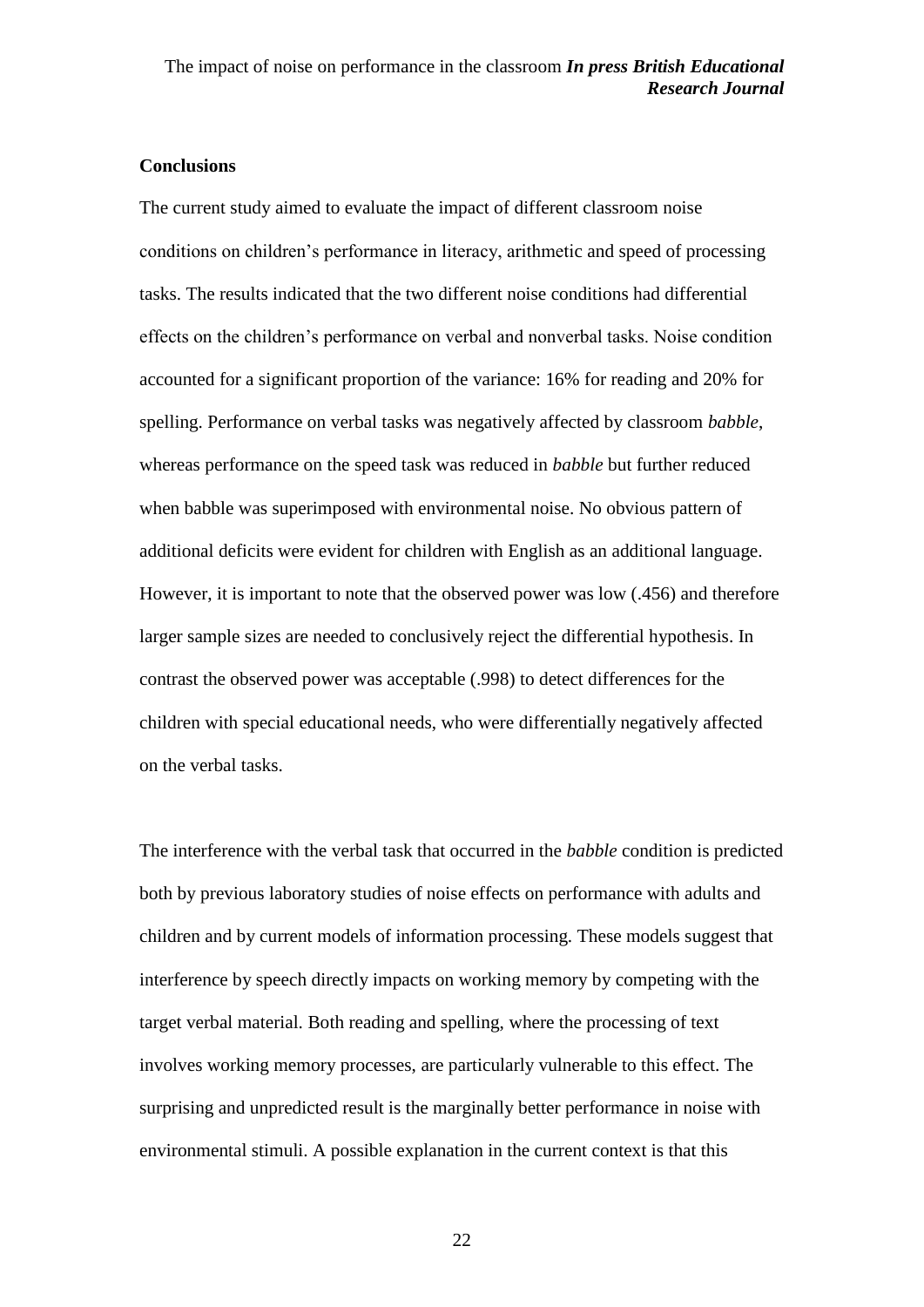condition actually encouraged children to actively focus on the task, possibly by redirecting attention. The relatively limited assessment periods may mean that children were able to maintain this high level of attention. Because children's performance was not time- limited there was sufficient scope to refocus on the task at hand. It is unlikely that this added advantage in processing would be evident over more extended exposures to noise (Hughes & Jones, unpublished). This is, however, a testable prediction.

Performance on the nonverbal, time-limited processing task showed the predicted pattern of interference by the distracting *babble* stimulus, and a further reduction in performance with the interference provided by the intermittent noise. The time-limited nature of the task meant that any attempt to redirect attention would reduce the number of items completed. Children did complete fewer items, thereby supporting the prediction. The performance of the children with English as an additional language was not negatively affected by *babble* on this task. It may be that either the children did not attend to the stimulus or the *babble* was not sufficiently meaningful to them to reduce performance. In contrast the children with special educational needs demonstrated no differential effect on performance in this task in the different noise conditions.

Of particular concern is the negative differential effect of *babble* on the children with special educational needs in the verbal tasks. This is particularly worrying given that background noise by other children is the major noise source found in classrooms (Shield & Dockrell, 2004) and current policy aims to educate children in 'inclusive' environments. It is unlikely that this difference can be explained by less focussed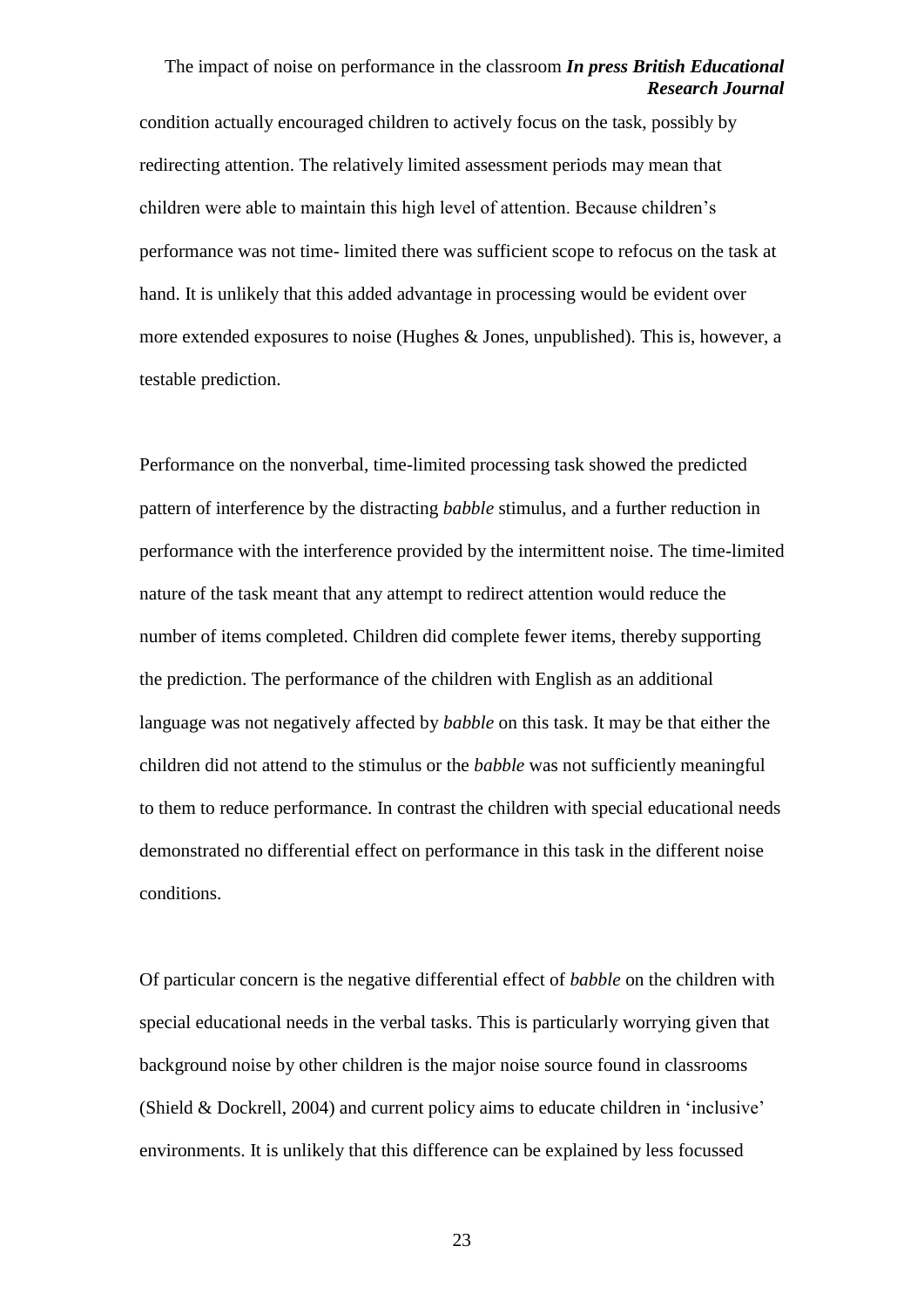attention since these children were not particularly vulnerable in the *babble and environmental* noise condition and performance was not similarly reduced in the nonverbal task. The detrimental effect on the verbal processing task by speech related material is best explained by the children's difficulties with verbal processing. Children with language, reading and hearing problems are often vulnerable in the area of processing verbal material and this is frequently evidenced in terms of poor phonological skills (Bishop, 1997; Dellatolas *et al.,* 2002; Gilbertson & Kahmi, 1995; Harris & Beech, 1998). The current results indicate that this vulnerability may be exacerbated in acoustically marginal classrooms.

Consideration of classroom acoustics offers scope for both improving learning and providing more inclusive classrooms. It is important that teachers, parents and administrators understand the impact that a noisy classroom has on students' learning and work with noise control consultants and architects to create a quiet learning environment. Different areas of a school have differing acoustical requirements (DfES, 2004), which depend to some extent on activities, and type of teaching and so on. Reverberation times and potential noise in a classroom can be reduced by the use of acoustic ceiling tiles, wall coverings, and carpets to absorb sound. An acoustical consultant can advise on the acoustic design of a school and on appropriate classroom modifications. In parallel with studies of the effects of noise at school, there have been several surveys of classroom noise and acoustics, and investigations into the way in which the acoustics of classrooms may be improved (Canning & Peacey, 1998). Concern about the effects of noise on children's learning, and how they may be mitigated, is reflected in current work towards improving standards for classroom acoustics.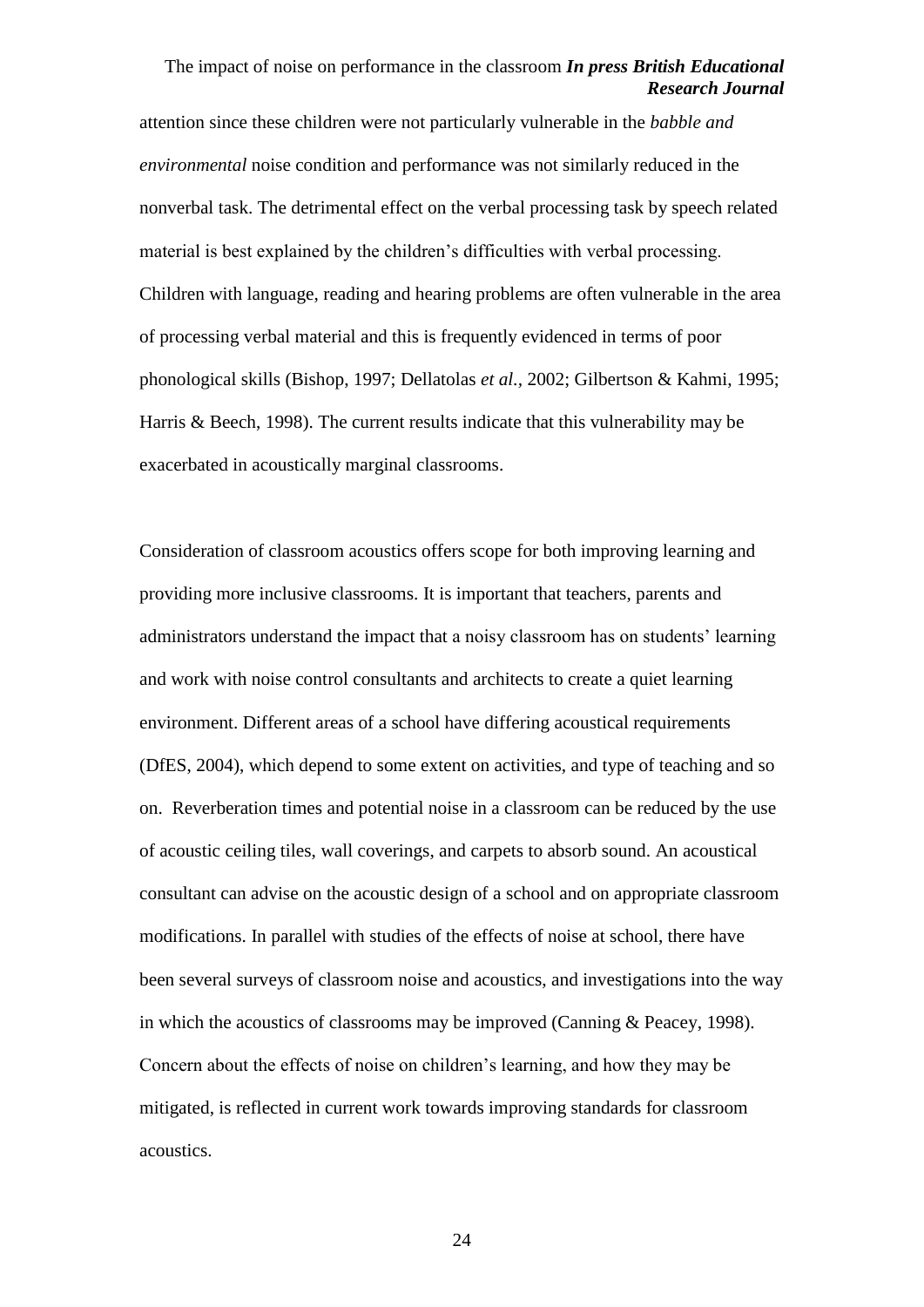### **References**

- Acoustical Society of America (2000) *Classroom acoustics: a resource for creating learning environments with desirable listening conditions* (Technical Committee on Architectural Acoustics of the Acoustical Society of America).
- Airey, S. & Mackenzie, D. (1999) Speech intelligibility in classrooms, *Proceedings of the Institute of Acoustics,* 21(5), 75-79.
- Airey, S. (1998) A survey of acoustical standards in UK classrooms and their effect in pupils and teachers, *Proceedings of the Institute of Acoustics*, 20(4), 14-21.
- American National Standards Institute (2002) *Acoustical performance criteria, design requirements, and guidelines for schools* (Standard S12.60-2002).
- Banbury, S. & Berry, D. C. (1995) The effects of speech and office noise on officerelated tasks, *Proceedings of the British Psychological Society,* 3, 1.
- Banbury, S. & Berry, D. C. (1997) Habituation and dishabituation to speech and office noise, *Journal of Experimental Psychology: Applied*, 3(3), 1-16.
- Banbury, S. & Berry, D. C. (1998) Disruption of office-related tasks by speech and office noise, *British Journal of Psychology,* 89, 499-517.
- Banbury, S. P., Macken, W. J., Tremblay, S. & Jones, D. M. (2001) Auditory distraction and short-term memory: Phenomena and practical implications, *Human Factors*, 43(1), 12-29.
- Bishop, D. V. M. (1997) *Uncommon understanding. Development and disorders of language comprehension in children* (Hove, The Psychology Press).
- Bradlow, A. R., Krauss, N. & Hayes, E. (2003) Speaking clearly for children with learning disabilities: Sentence perception in noise, *Journal of Speech Language and Hearing Research*, 46(1), 80-97.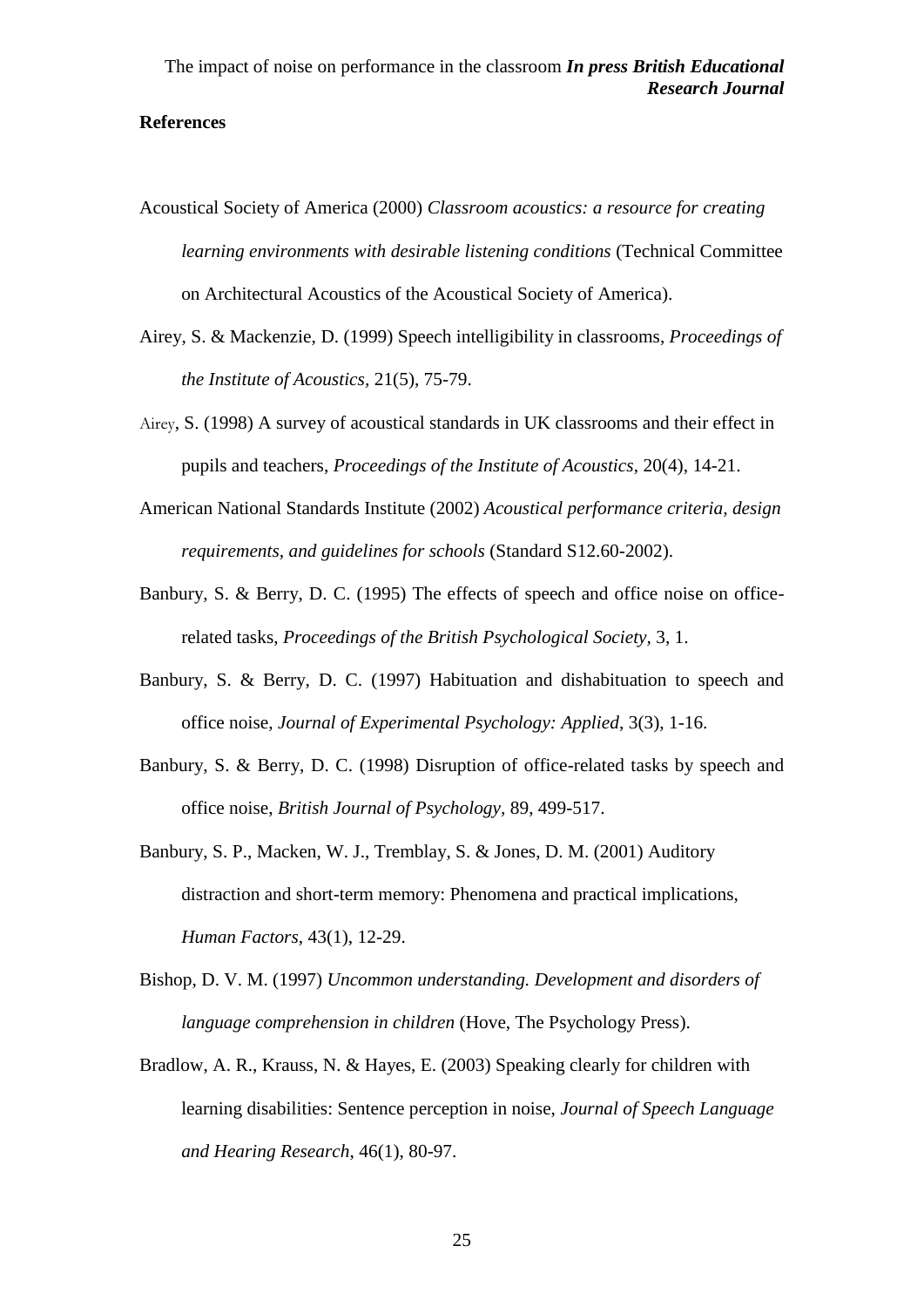- BRE (2002) National Noise Incidence Study 2000/2001 (England and Wales), www.defra.gov.uk/environment/noise/nis0001.
- Bronzaft, A. L. & Mccarthy, D. P. (1975) The effect of elevated train noise on reading ability, *Environment and Behaviour*, 7(4), 517-527.
- Bronzaft, A. L. (1981) The effect of a noise abatement program on reading ability, *Journal of Environmental Psychology*, 1, 215-222.
- Canning, D. & Peacey, N. (1998) A sound education, *Education Journal* 27, 28-30.
- Celik, E. & Karabiber, Z. (2000) A pilot study on the ratio of schools and students affected form noise. Proceedings of the International symposium on Noise Control and Acoustics for Educational Buildings, *Proceedings of the Turkish Acoustical Society*, 119-128 (Istanbul, May).
- Cohen, S., Evans, G. W., Krantz, D. S. & Stokols, D. (1980) Physiological, motivational, and cognitive effects of aircraft noise on children. Moving from the laboratory to the field, American Psychologist, 35(3), 231-243
- Crook, M. A. & Langdon, F. J. (1974) The effects of aircraft noise in schools around London Airport, *Journal of Sound and Vibration,* 3, 221-232.
- Dellatolas, G., Kremin, H., De Agostini, M., Martin, S. & Dupuis, C. (2002) Learning to read in children: two exploratory studies, *Revue De Neuropsychologie,* 12(3), 457-485.
- Department of Education and Science (1994) Code of practice on the identification and assessment of special educational needs (London: Department of Education and Science).
- Department for Education and Skills (2004) *Special Education Needs and Disability Act* (SENDA). London: Department of Education and Science.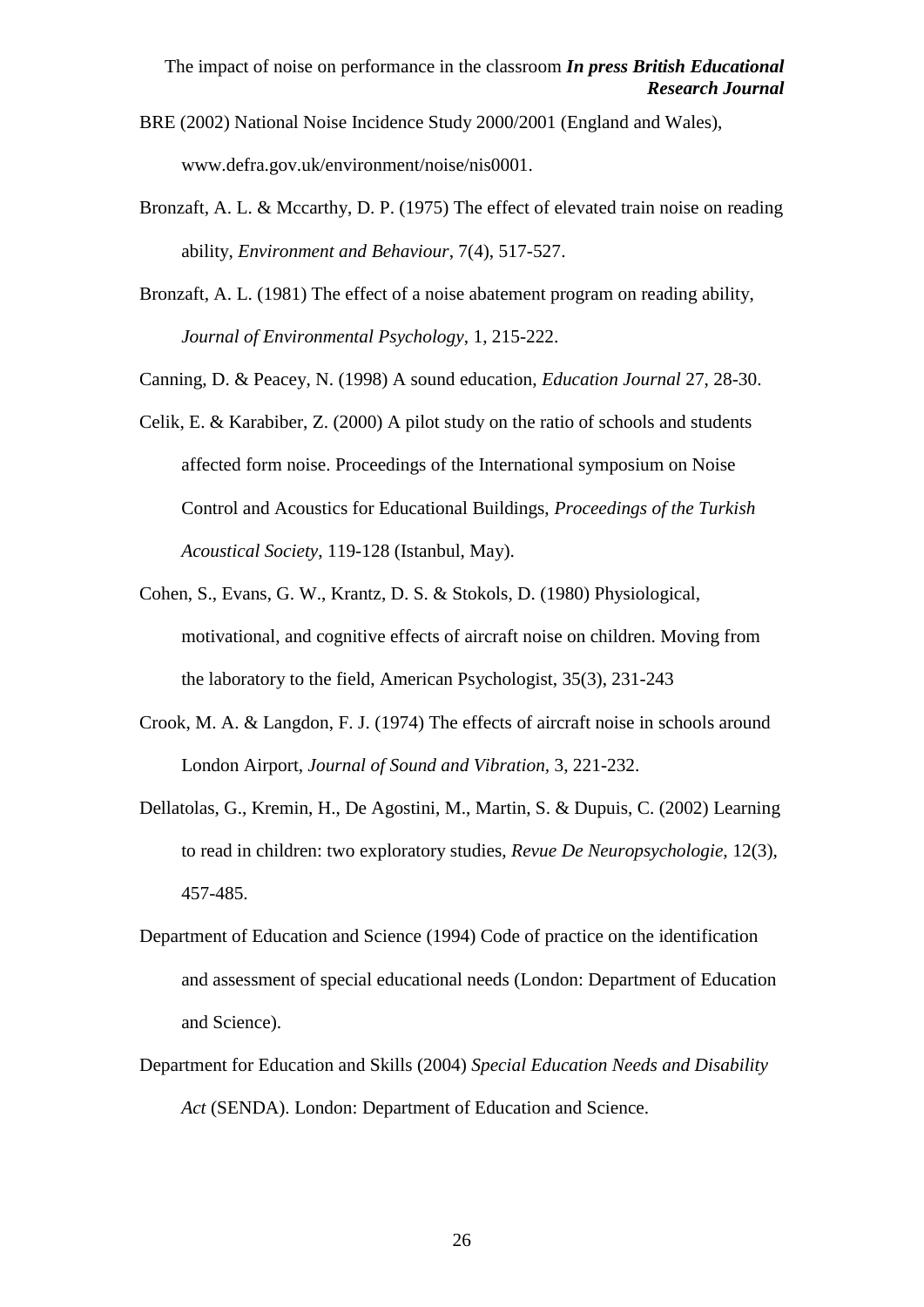- Department for Education and Skills (2003) *Building Bulletin 93 Acoustic Design of Schools* (London, The Stationery Office, www.teachernet.gov/acoustics).
- Dockrell, J. E., Shield, B. & Rigby, K. (2004) Acoustic Guidelines and Teacher Strategies for optimising Learning Conditions in classrooms for children with hearing problems *Phonak*, 217-228.
- Elliott, C. D., Smith, P. & McCulloch, K. (1996) *British ability scales (2nd Edition). Administration and scoring manual* (Windsor, England, NFER-Nelson).
- Evans, G. W. & Lepore, S. J. (1993) Nonauditory effects of noise on children: A critical review, *Children's Environments Quarterly*, 10(1), 31-51.
- Fenton, T. R., Alley, G. R. & Smith, K. (1974) Effects of white noise on short-term memory of learning disabled boys, *Perceptual and Motor Skills,* 39, 903-906.
- Galton, M., Hargreaves, L., Comber, C., Pell, T., & Wall, D. (1999) Inside the primary classroom: 20 years on. London: Routledge.
- Gilbertson, M. & Kamhi, A. G. (1995) Novel word learning in children with hearing impairment, *Journal of Speech and Hearing Research,* 38(3), 630-642.
- Hagley, F. (1987) *Suffolk Reading Scale* (Swindon, NFER-Nelson).
- Haines, M. M., Stansfeld, S. A., Job, R. F. S., Berglund, B. & Head, J. (2001a) A follow-up study of effects of chronic aircraft noise exposure on child stress responses and cognition, *International Journal of Epidemiology,* 30, 839-845.
- Haines, M. M., Stansfeld, S. A., Job, R. F. S., Berglund, B. & Head, J. (2001b) Chronic aircraft noise exposure, stress responses, mental health and cognitive performance in school children, *Psychological Medicine*, 31(2), 265-277.
- Harris, M. & Beech, J. R. (1998) Implicit phonological awareness and early reading development in pre-lingually deaf children, *Journal of Deaf Studies and Deaf Education*, 3, 205-216.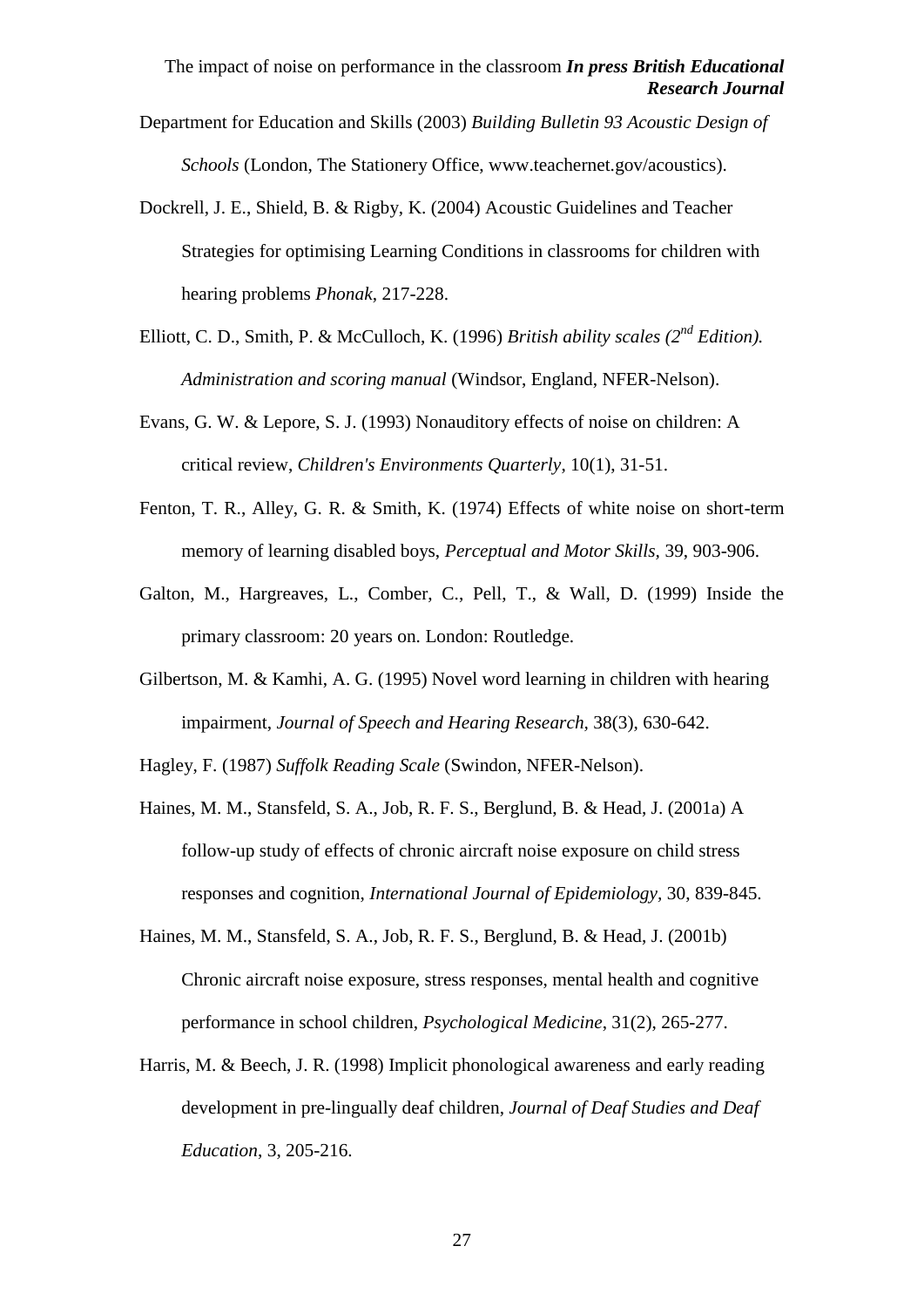- Hay, B. (1995) A pilot study of classroom noise levels and teachers' reactions, *Voice,* 4, 127-134.
- Heim, A. W., Watts, K. P., Simmond, V. & Walters, A. (1972) *AH4: Group test of general intelligence* (Swindon, NFER-Nelson).
- Higgs, G., Bellin, W. & Farrell, S. (1997) Educational attainments and social disadvantage: contextualising school league tables, *Regional Studies,* 31, 775- 789.
- Hodgson, M. (1994) UBC-classroom acoustical survey, *Canadian Acoustics*, 22(4), 3- 10.
- Hughes, R. W. & Jones, D. M. (2001) The intrusiveness of sound; laboratory findings and their implications for noise abatement, *Noise and Health*, 13, 35-74.
- Hughes, R. W. & Jones, D. M. (unpublished) Indispensable benefits and unavoidable costs of unattended sound for cognitive functioning.
- Hygge, S., Evans, G. W. & Bullinger, M. (1996) The Munich Airport noise study: Cognitive effects on children from before to after the change over of airports. *Proceedings of Inter-Noise'96*, 2189 - 2192.
- Johansson, C. R. (1983) Effects of low intensity, continuous, and intermittent noise on mental performance and writing pressure of children with different intelligence and personality characteristics, *Ergonomics*, 26(3), 275-288.
- Jones, D. M., Madden, C. & Miles, C. (1992) Privileged access by irrelevant speech to short-term memory: The role of changing state, Q*uarterly Journal of Experimental Psychology*, 44A, 549-669.
- Lasky, E. & Tobin, H. (1973) Linguistic and nonlinguistic competing message effects, *Journal of Learning Disabilities,* 6, 243-250.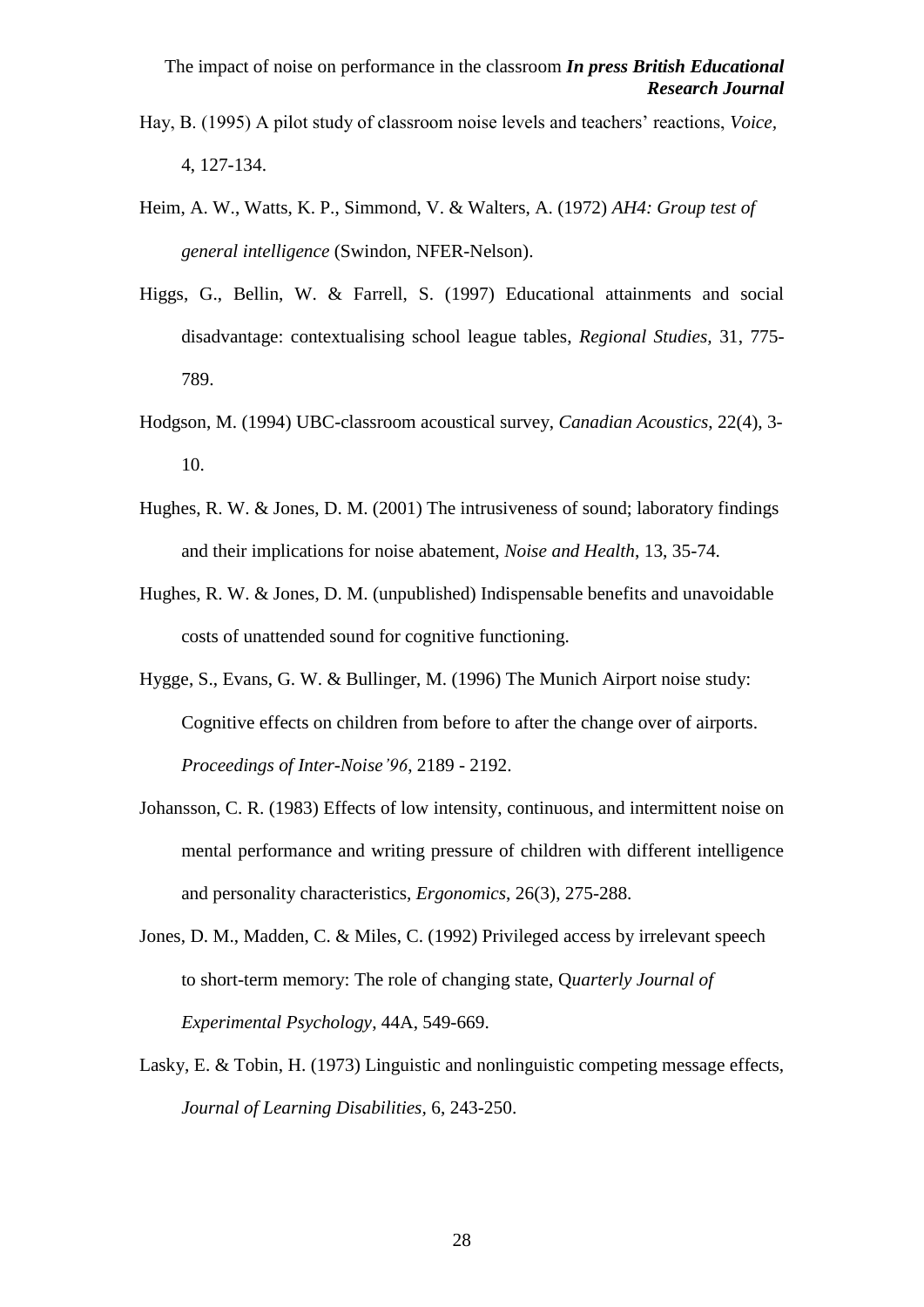Lukas, J. S., Dupree, R. B. & Swing, J.W. (1981) *Effects of noise on academic achievement and classroom behaviour*. Report FHWA/CA/DOHS-81/01 (Sacramento, California Department of Health Services, Federal Highways Works Agency).

- Lundquist, P., Holmberg, K. & Landstrom, U. (2000) Annoyance and effects on work from environmental noise at school, *Noise and Health*, 2(8), 39-46.
- Mackenzie, D. (2000) Noise sources and levels in UK schools. Proceedings of the International symposium on Noise Control and Acoustics for Educational Buildings, *Proceedings of the Turkish Acoustical Society*, 97-106, (Istanbul, May).
- Maser, A., Sorensen, P., Kryter, K. D. & Lukas, J. S. (1978) *Effects of intrusive sound on classroom behavior: Data from a Successful Lawsuit* (Paper presented at Western Psychological Association. San Francisco, California).
- Maxwell, L. & Evans, G. (2000) The effects of noise on pre-school children's prereading skills, *Journal of Environmental Psychology*, 20, 91-97.
- Mayo, L. H., Florentine, M. & Buus, S. (1997) Age of second-language acquisition and perception of speech in noise, Journal of Speech Language and Hearing Research, 40(3), 686-693.
- Moodley, A. (1989) Acoustic conditions in mainstream classrooms, *Journal of British Association of Teachers of the Deaf*, 13(2), 48-54.
- Nelson, P. B. & Soli, S. (2000) Acoustical barriers to learning: Children at risk in every classroom, *Language Speech and Hearing in Schools,* 31(4), 356-361.
- Nober, L. W. & Nober, E. H. (1975) Auditory discrimination of learning disabled children in quiet and classroom noise, *Journal of Learning Disabilities,* 8(10), 656-659.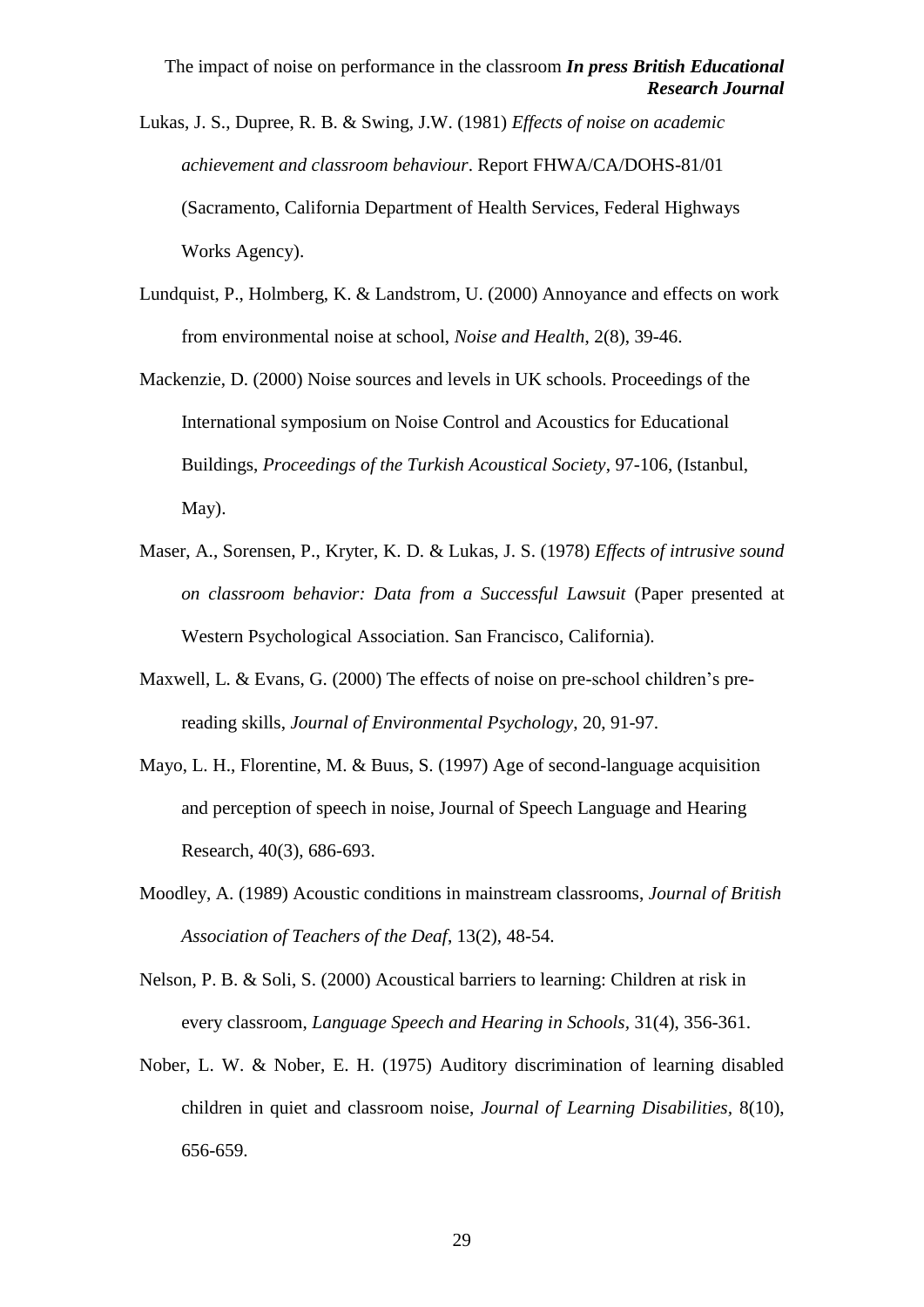Sanz, S., Garcia, A. M. & Garcia, A. (1993) Road traffic noise around schools: a risk for pupils' performance?, *International Archives of Occupational and Environmental Health*, 65, 205-207.

- Shield, B. M. & Dockrell, J. E. (2004) External and internal noise surveys of London primary schools, *Journal of the Acoustical Society of America*, 115(2), 730-738.
- Shield, B. M. & Dockrell, J. E. (2003) The effects of noise on children at school: a review, *Journal of Building Acoustics,* 10(2), 97-116.
- Shield, B. M. & Dockrell, J. E. (2002) The effects of environmental noise on child academic attainments, *Proceedings of the Institute of Acoustics* 24, 6.
- Shield, B. M. & Dockrell, J. E., Asker, R. & Tachmatzidis, I. (2002) *The effects of noise on the attainments and cognitive development of primary school children* (Final report for Department of Health and DETR).
- Tremblay, S., Nicholls, A. P., Alford, D. & Jones, D. M. (2000) The irrelevant sound effect: Does speech play a special role?, *Journal of Experimental Psychology-Learning Memory and Cognition,* 26(6), 1750-1754.
- Williamson, W. & Byrne, D.D. (1977) Educational disadvantage in an urban setting, in: D. T. Herbert & D. M. Smith (Eds) *Social Problems and the City* (Oxford, Oxford University Press).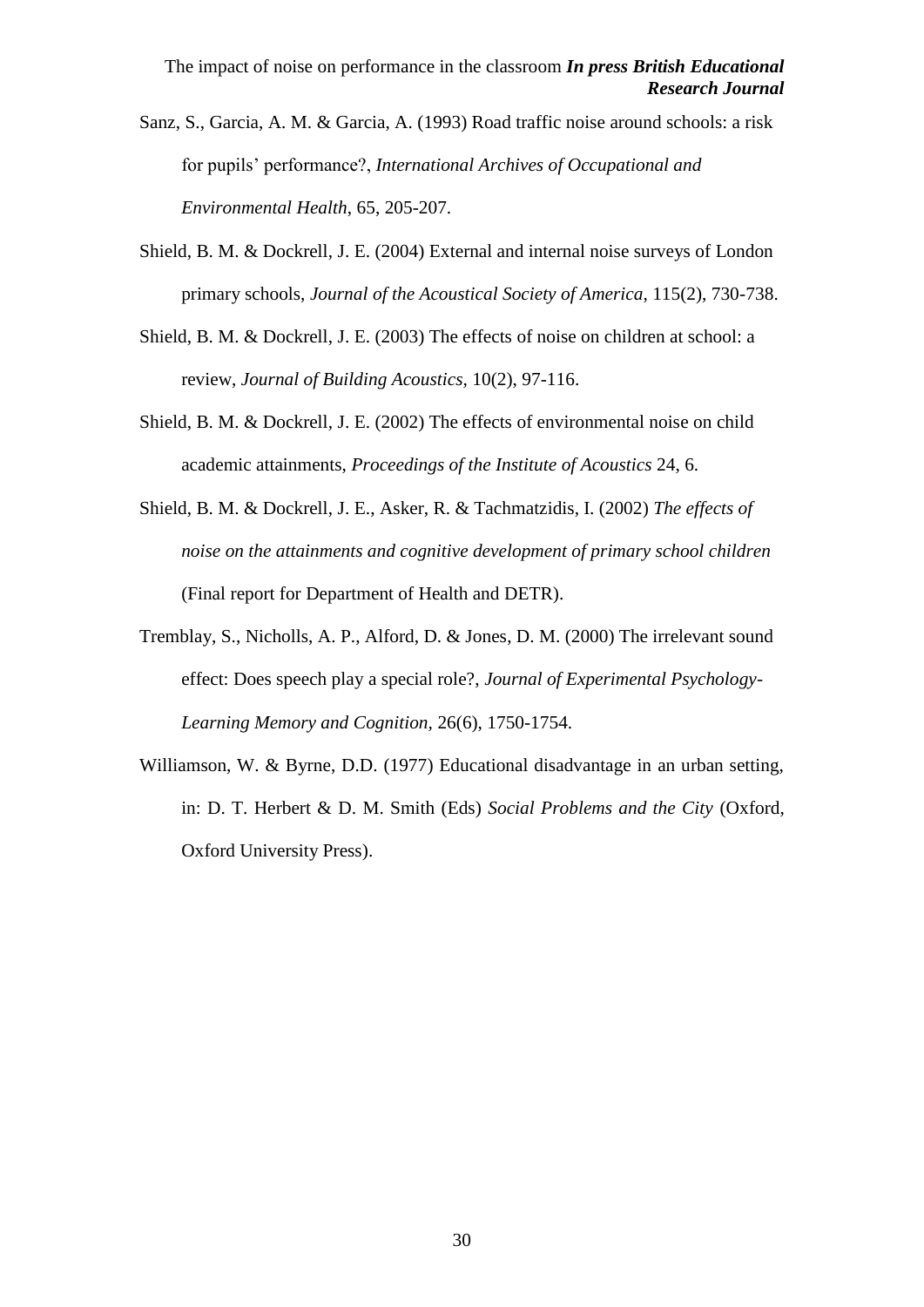|                                                     | <b>Base</b> condition |       | <b>Babble</b> |       | <b>Babble</b> and |       |
|-----------------------------------------------------|-----------------------|-------|---------------|-------|-------------------|-------|
|                                                     |                       |       |               |       | environmental     |       |
|                                                     | Mean                  | SD    | Mean          | SD    | Mean              | SD    |
| Reading test<br>(maximum<br>score 75)               | 33.45                 | 11.62 | 27.59         | 12.23 | 39.48             | 8.95  |
| Spelling test (maximum<br>15)                       | 9.55                  | 3.89  | 7.18          | 4.59  | 11.68             | 2.75  |
| Arithmetic test (maximum<br>17)                     | 8.00                  | 2.96  | 6.86          | 2.74  | 8.70              | 2.83  |
| Speed: Number of correct<br>answers (maximum 75)    | 44.62                 | 21.85 | 37.35         | 16.63 | 30.02             | 9.14  |
| Speed: Number of pages<br>completed (maximum<br>15) | 12.38                 | 10.24 | 9.12          | 5.39  | 10.11             | 12.19 |

# Table I. Performance scores on each test for all children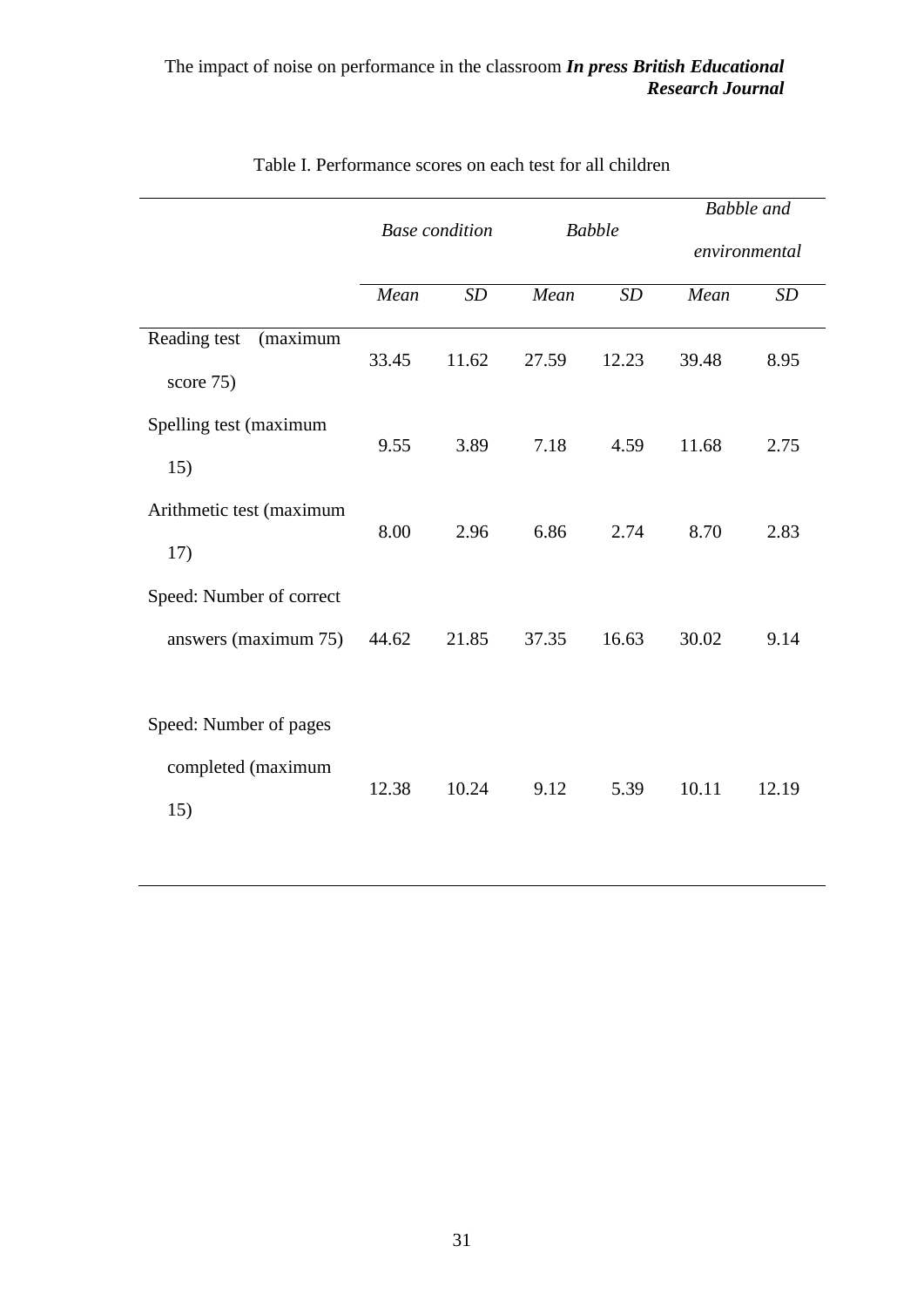Table II. Performance of children with SENs and typical peers on assessments across

|          |                 | Typical<br>children |       | Children with<br>special educational<br>needs |           | <b>ANOVA</b><br>DF 1, 157 in all |                    |
|----------|-----------------|---------------------|-------|-----------------------------------------------|-----------|----------------------------------|--------------------|
|          |                 |                     |       |                                               |           |                                  |                    |
|          |                 |                     |       |                                               |           | cases                            |                    |
|          |                 | Mean                | SD    | Mean                                          | <b>SD</b> | $\overline{F}$                   | p<                 |
|          |                 |                     |       |                                               |           | value                            |                    |
| Aptitude | AH1 overall     | 22.56               | 6.59  | 17.84                                         | 6.09      | 15.325                           | .001               |
| Verbal   | Reading test    | 35.55               | 10.74 | 27.84                                         | 13.65     | 12.959                           | .001               |
|          | Spelling        | 10.08               | 3.83  | 7.84                                          | 4.81      | 8.684                            | .01                |
| Numeracy | Arithmetic test | 8.20                | 2.94  | 6.89                                          | 2.66      | 5.924                            | .05                |
| Non-     | Speed-number    | 38.69               | 18.02 | 33.21                                         | 16.26     | 2.793                            | ns                 |
| verbal   | correct         |                     |       |                                               |           |                                  | $=.097$            |
|          | Speed-number    | 10.72               | 9.02  | 10.18                                         | 12.24     |                                  | $.087$ $ns = .769$ |
|          | pages           |                     |       |                                               |           |                                  |                    |

**.**

noise conditions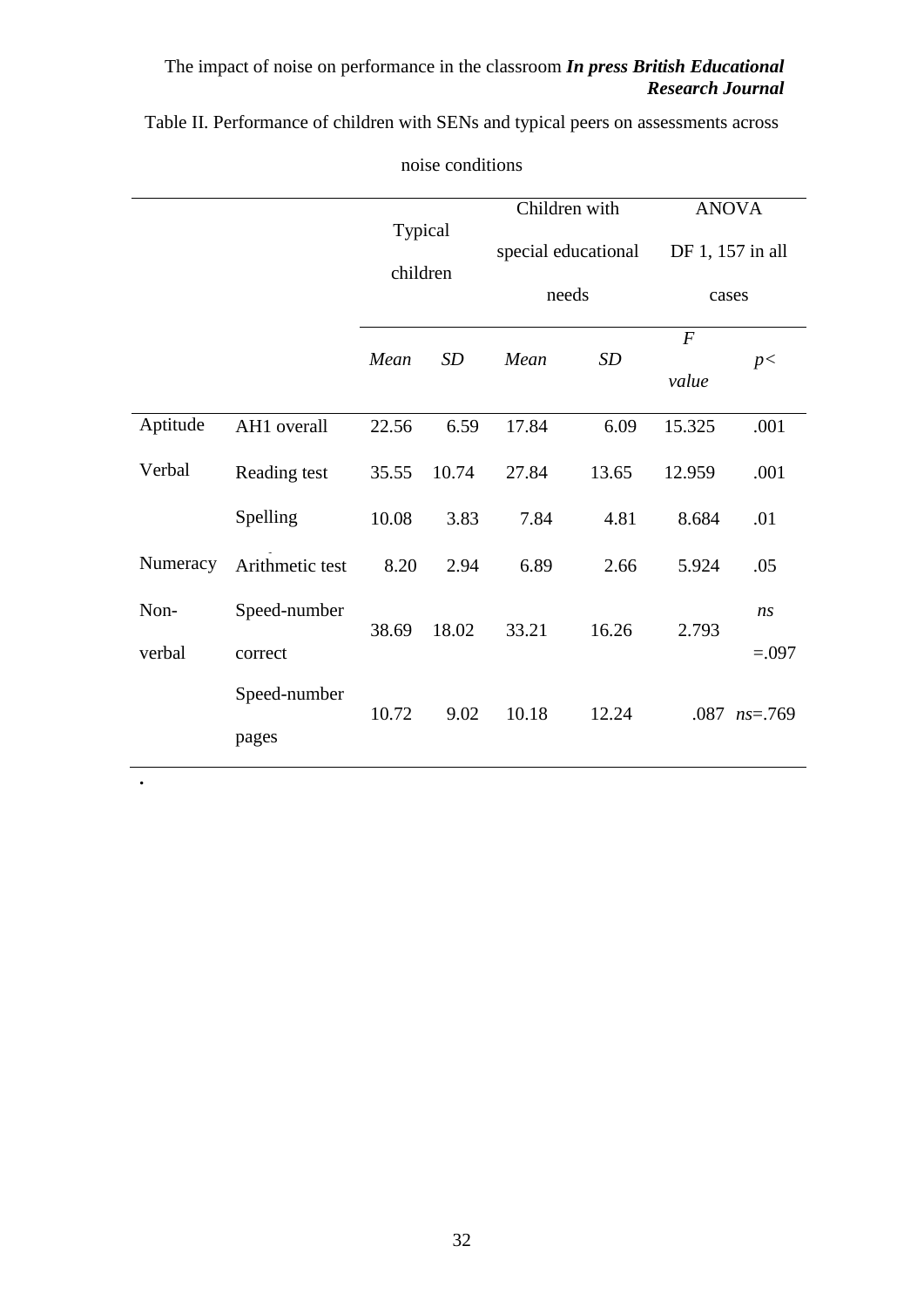|                   |            | <b>Base</b> condition |                 | <b>Babble</b> |                 | <b>Babble</b> and |          |
|-------------------|------------|-----------------------|-----------------|---------------|-----------------|-------------------|----------|
|                   |            |                       |                 |               |                 | environmental     |          |
|                   |            | Mean                  | <b>Standard</b> | Mean          | <b>Standard</b> | Mean              | Standard |
|                   |            |                       | error           |               | error           |                   | error    |
| Reading           | <b>SEN</b> | 28.00                 | 2.60            | 13.44         | 3.40            | 36.93             | 2.7      |
|                   | Typical    | 35.50                 | 1.61            | 30.76         | 1.61            | 40.36             | 1.61     |
|                   |            |                       |                 |               |                 |                   |          |
| Spelling          | <b>SEN</b> | 7.80                  | .91             | 2.33          | 1.18            | 11.43             | .94      |
|                   | Typical    | 10.20                 | .56             | 8.28          | .56             | 11.78             | .56      |
|                   |            |                       |                 |               |                 |                   |          |
| Speed:            | <b>SEN</b> | 32.40                 | 4.28            | 39.00         | 5.43            | 30.36             | 4.36     |
| number<br>correct | Typical    | 49.20                 | 2.58            | 36.96         | 2.57            | 20.90             | 2.58     |
|                   |            |                       |                 |               |                 |                   |          |

Table III. Performance on reading and spelling by children in three conditions